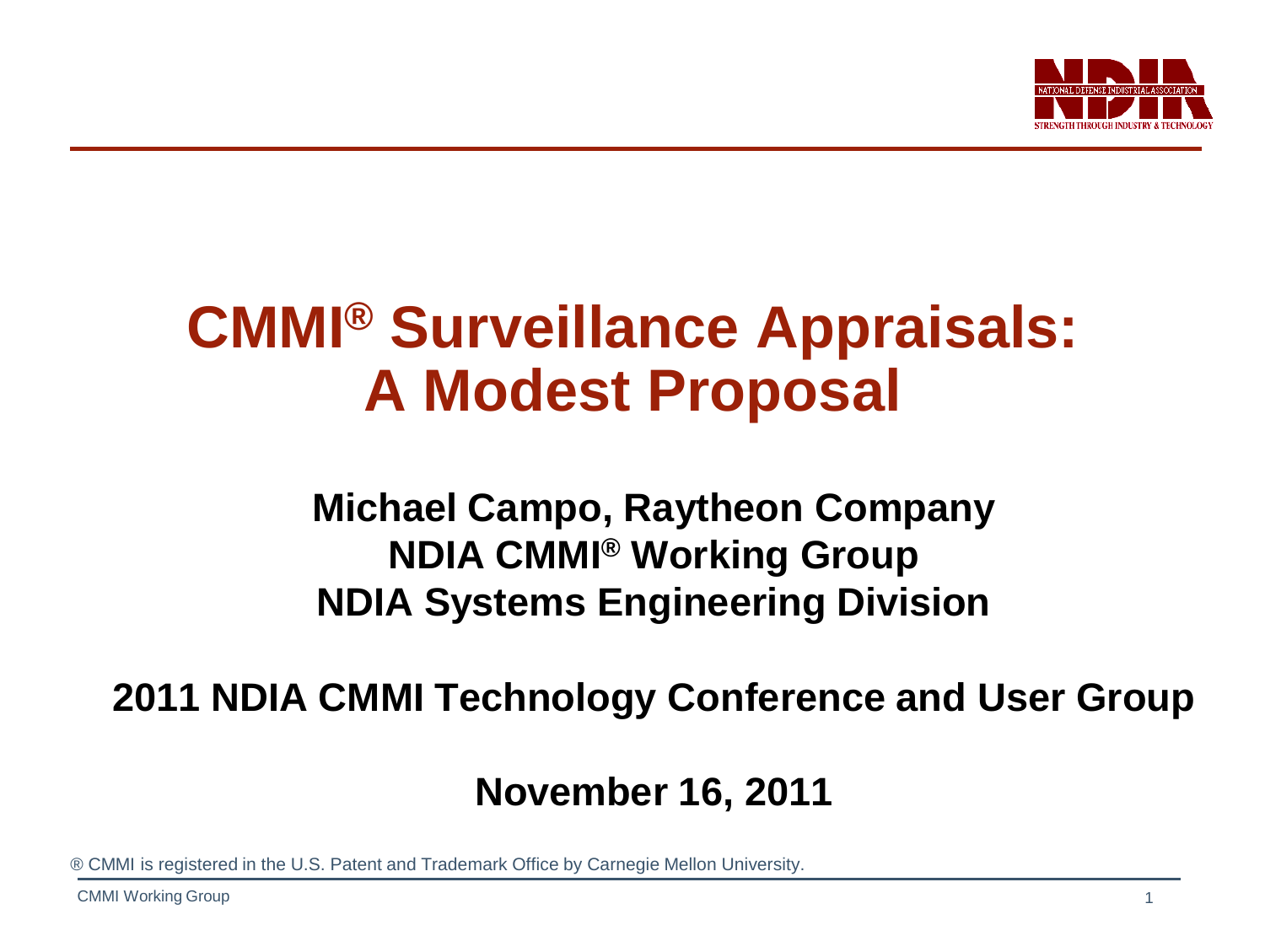# **Note**



The CMMI Surveillance Appraisal method described in this presentation represents the thoughts and recommendations of the NDIA CMMI Working Group, with inputs from selected stakeholders. The method has not been approved or endorsed by the CMMI Program.

You feedback will help determine if this is a viable concept. Suggestions are welcome.

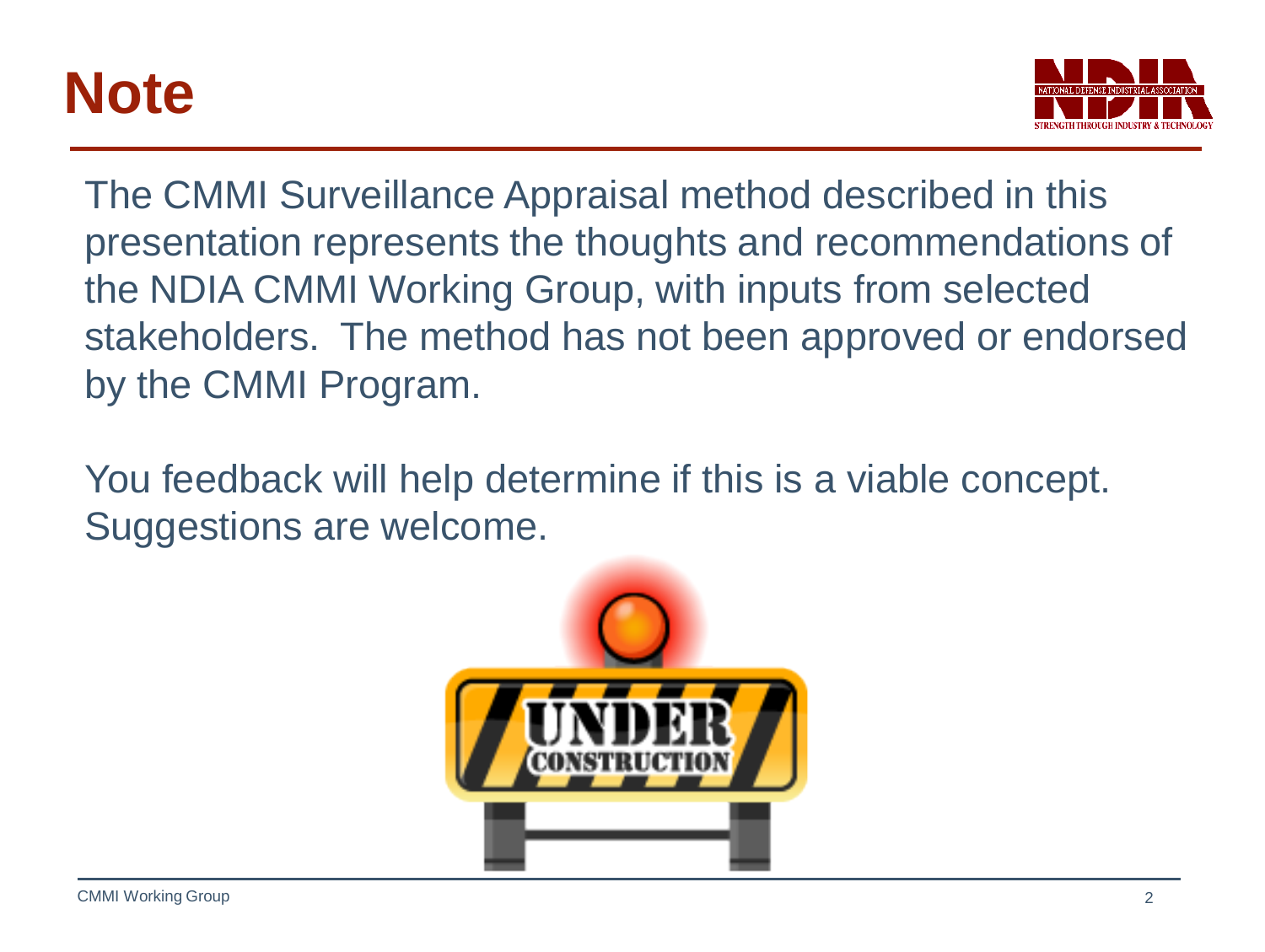

# **Agenda**

**Introduction**

- **General Concepts**
- **Operational Concept**

### **Methodology**

- Organizational Unit Change Constraints
- Organizational Scope and Sampling
- **Case Study Example**
- **Characterization & Rating**
- **Team Qualifications**
- **Open Issues**
- **Summary**

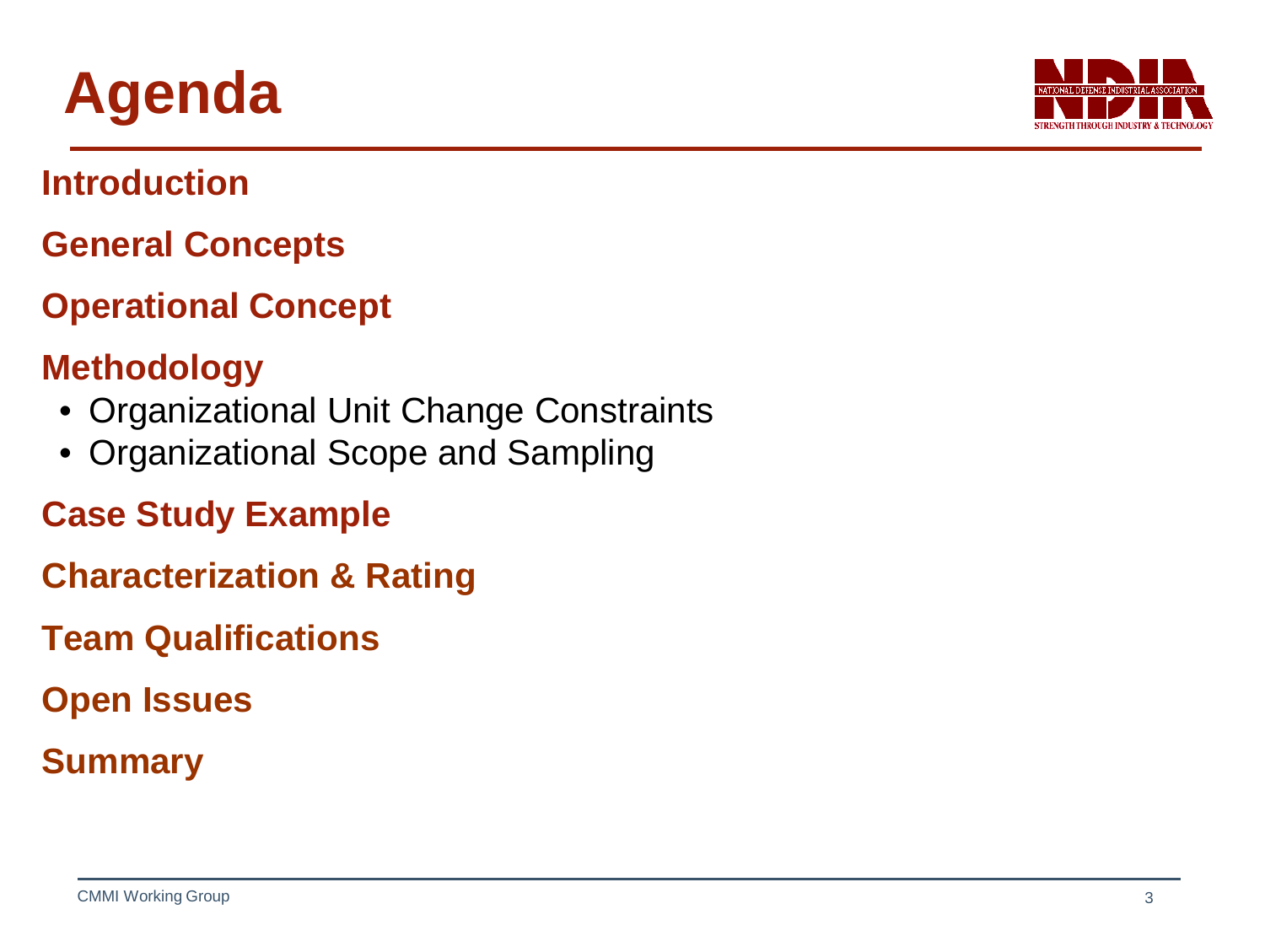# **Introduction**



**SCAMPI A appraisal costs have been problematic for many businesses seeking to use CMMI and SCAMPI A to benchmark their organizational processes.**

• Appraisals are expensive and often perceived as a burden to CMMI adoption.

### **After a SCAMPI A is completed, an organization must then conduct additional SCAMPI A appraisals every 3 years to maintain the previously achieved rating.**

• Diverts valuable process improvement funding to a benchmarking activity that may offer little value in return.

### **Goal: Develop a** *CMMI Surveillance Appraisal*

- Remove the need for a full SCAMPI A appraisal every 3 years by defining a low cost surveillance appraisal method to extend the lifespan of a SCAMPI A rating without compromising rating integrity.
- Align with ISO 9001/AS9100, TL9000 surveillance benchmarking activities.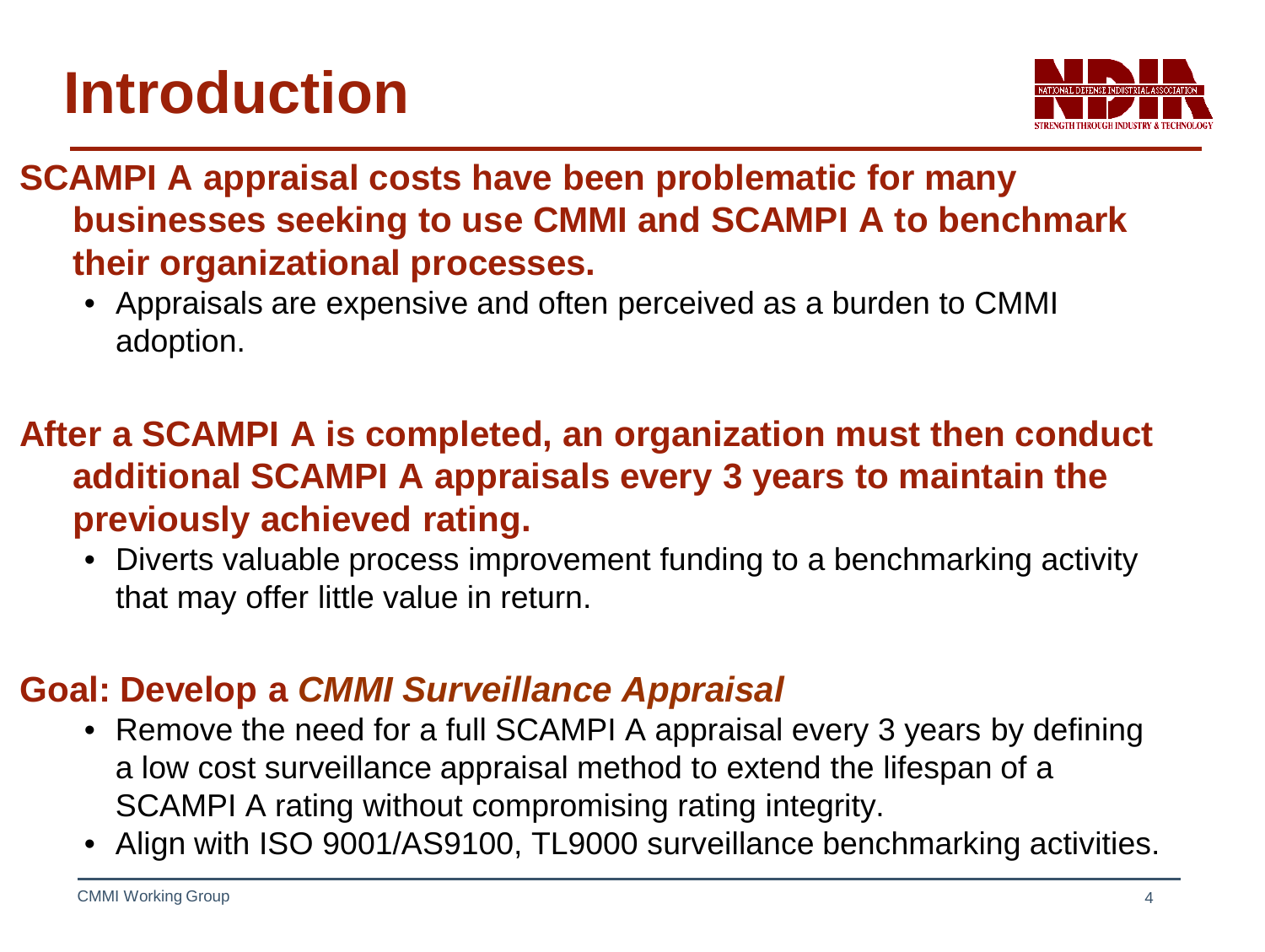# **General Concepts** *(1 of 2)*



- **A CMMI surveillance appraisal should be not be more than 25-30% of the cost of a SCAMPI A.**
	- This should be a design constraint on the method.
- **A CMMI surveillance appraisal must be rigorous enough to ensure full confidence in extending the results of a SCAMPI A appraisal.**
- **A CMMI surveillance appraisal will provide an extension of SCAMPI A results for 2 years from the completion date of the surveillance appraisal.**

### **Maximum time between SCAMPI A appraisals is 7 years.**

- CMMI surveillance appraisals cannot extend SCAMPI A rating(s) beyond 7 years.
- Two CMMI surveillance appraisals could be conducted in that timeframe

### **CMMI surveillance appraisals can be used for all CMMI constellations and the People CMM. Both staged and continuous representations will be supported.**

CMMI Working Group 6.5 and 200 minutes and 200 minutes of the contract of the contract of the contract of the contract of the contract of the contract of the contract of the contract of the contract of the contract of the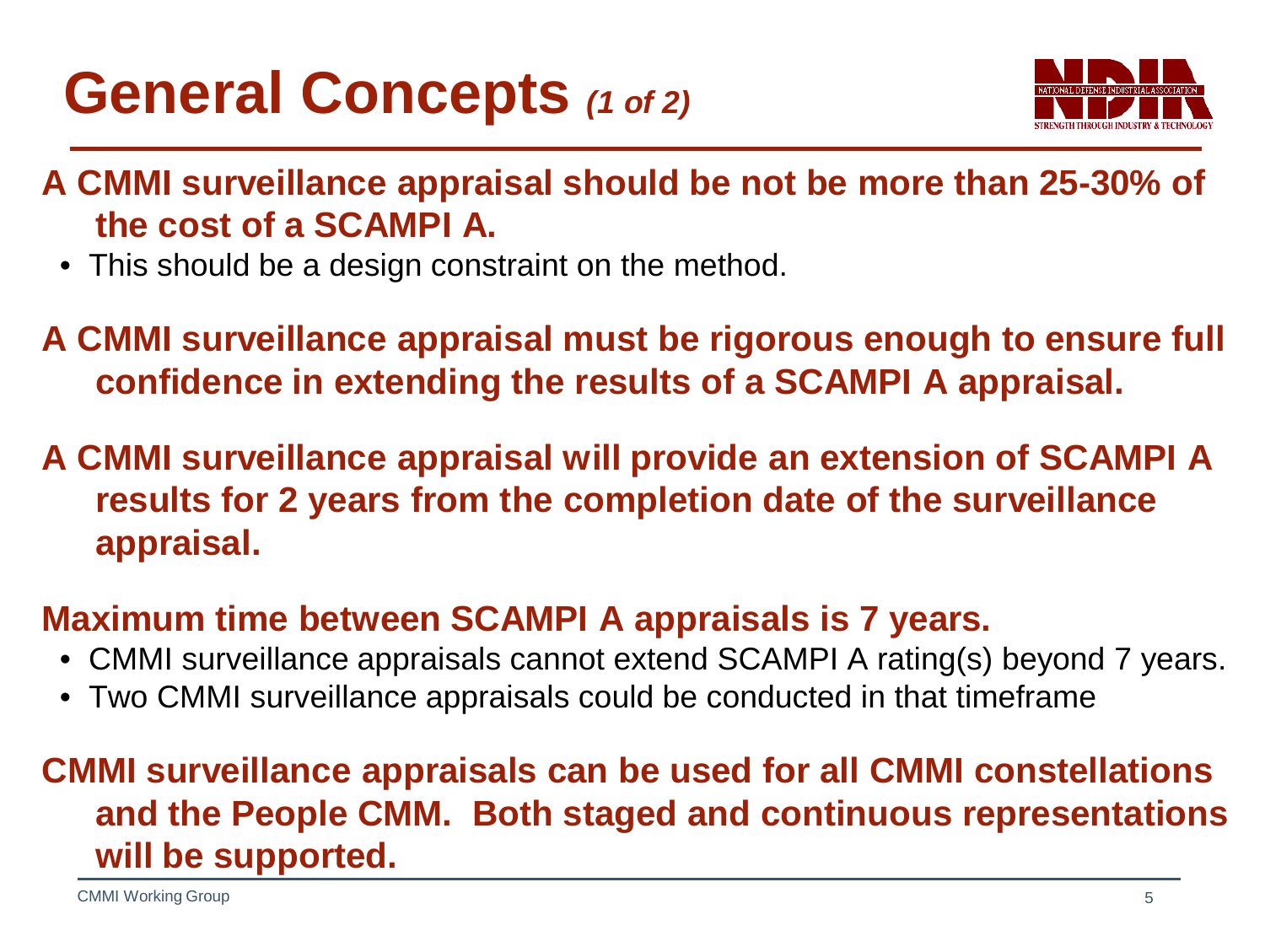# **General Concepts** *(2 of 2)*



### **Model scope cannot be greater than the SCAMPI A baseline model**

#### **scope.**

- Can't add PAs that weren't in baseline, including previously not applicable PAs.
- Can't increase maturity levels or capability levels using a CMMI surveillance appraisal.

### **Organizational unit change must be within CMMI surveillance appraisal method constraints.**

- **If a CMMI surveillance appraisal identifies problems (e.g., goal failures) the SCAMPI A rating cannot be extended.**
	- The SCAMPI A rating would not be immediately revoked.
	- Additional CMMI surveillance appraisals would not be permitted until after another SCAMPI A.

**If a SCAMPI A rating (or successful surveillance appraisal extension) expires before a surveillance appraisal is successfully conducted, the rating cannot be restored via a surveillance appraisal.**

**Maximum duration of surveillance appraisal is 45 days.**

**CMMI surveillance appraisal ratings should be noted as such in PARS.**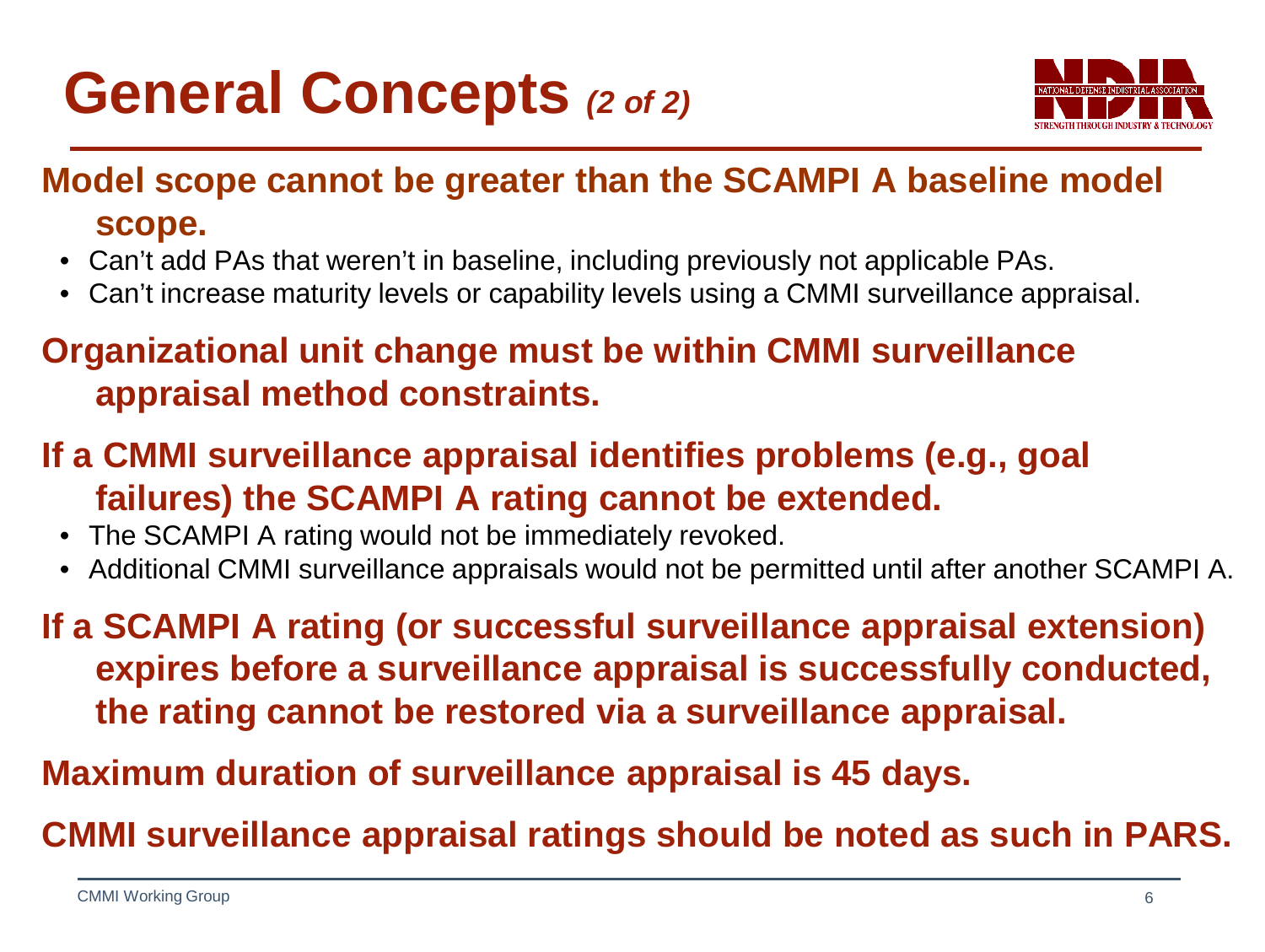# **Example Appraisal Timelines**





#### **CMMI ML rating validity**

Use 2 Surveillance Appraisals to extend rating 4 years

**T+3: Conduct Surv. Appraisal**

**T+5: Conduct Surv. Appraisal**

**Extended CMMI ML rating validity**

**Extended CMMI ML rating validity**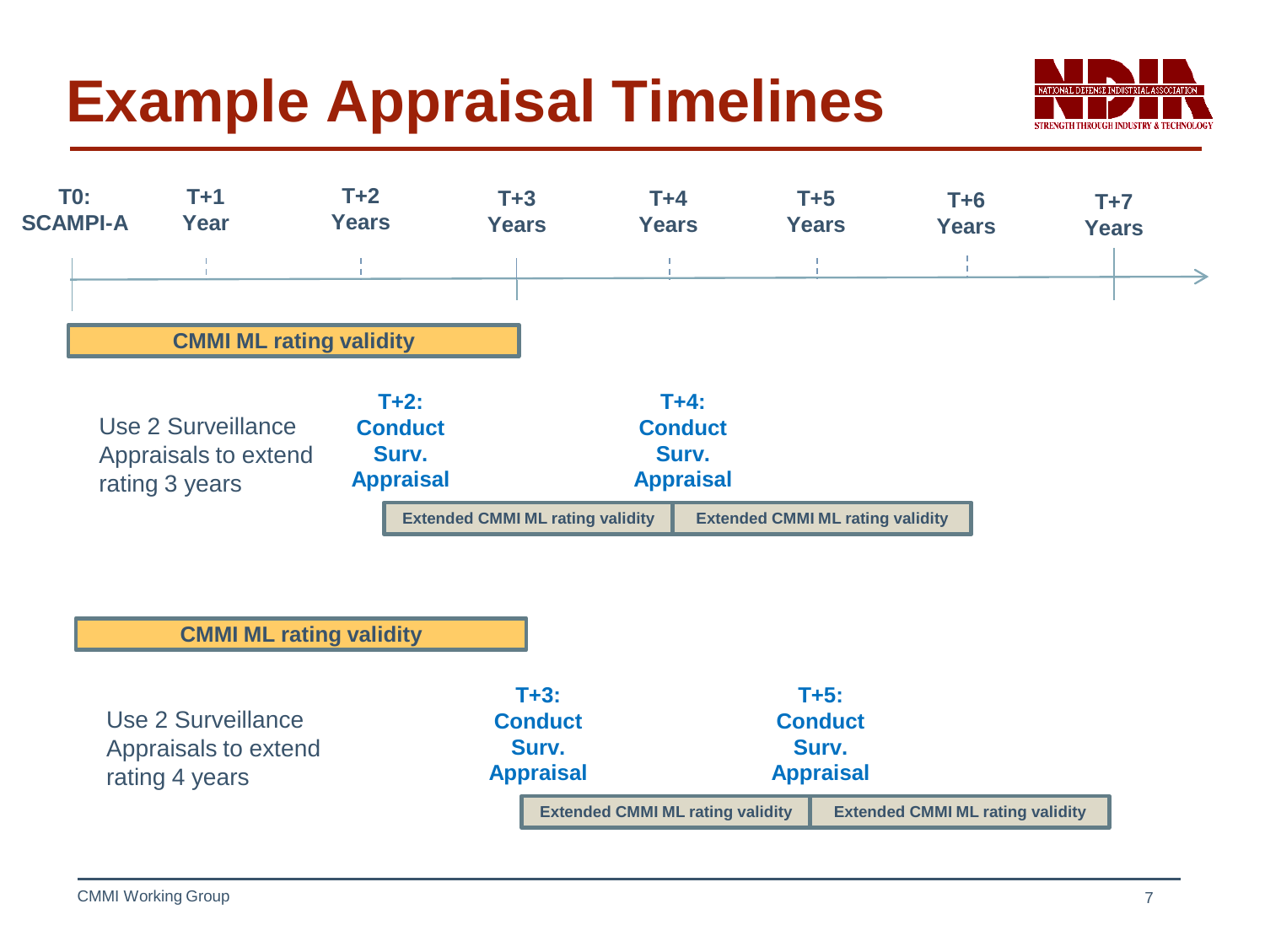## **Surveillance Appraisals - Operational Concept**





CMMI Working Group 8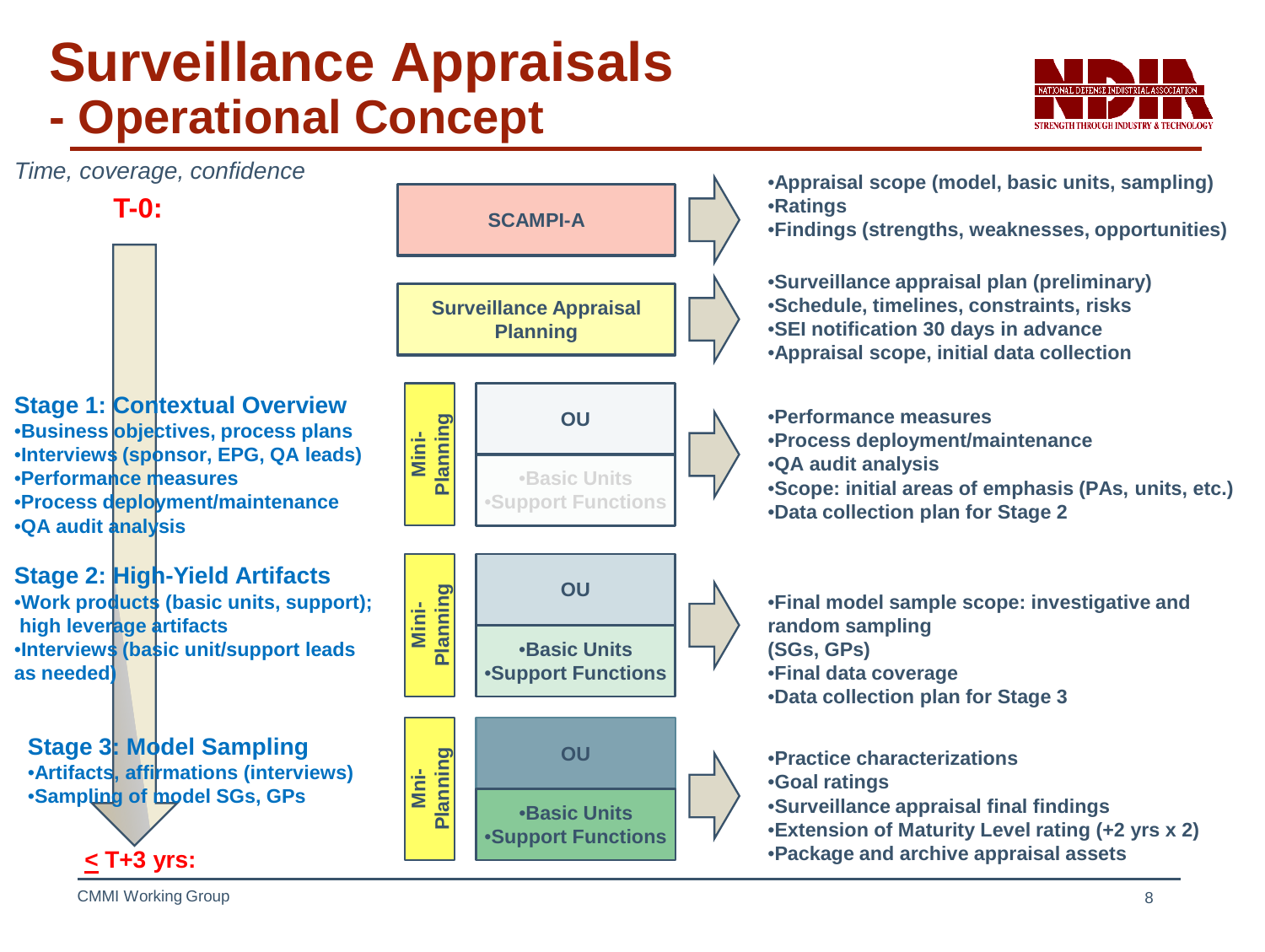### **Operational Concept Stage 1: Contextual Overview**



**Stage 1: Contextual Overview** •**Business objectives, process plans** •**Interviews (sponsor, EPG, QA leads)** •**Performance measures** •**Process deployment/maintenance** •**QA audit analysis**



•**Performance measures** •**Process deployment/maintenance** •**QA audit analysis** •**Scope: initial areas of emphasis (PAs, units, etc.)**

| <b>Goals:</b>      | Contextual understanding of the organization's process state,<br>process deployment and maintenance status, possible<br>noncompliance trends                                                                                           | تة                                                                                     |  |  |  |  |
|--------------------|----------------------------------------------------------------------------------------------------------------------------------------------------------------------------------------------------------------------------------------|----------------------------------------------------------------------------------------|--|--|--|--|
| <b>Interviews:</b> | Sponsor, EPG leads, Quality leads                                                                                                                                                                                                      |                                                                                        |  |  |  |  |
| <b>Activities:</b> | Review performance measures from the organization<br>• Business objectives, process performance objectives<br>• Measurement and analysis related to achieving objectives<br>• Corrective actions and process improvements              | 品                                                                                      |  |  |  |  |
|                    | Review status of process deployment and maintenance<br>• Status of deployment to basic units, support functions<br>• Results of process implementation/compliance monitoring<br>• Status of improvement activities, appraisal findings | $A_{s}$<br>OU.P<br>'sul<br><b>Typical PAs:</b>                                         |  |  |  |  |
|                    | <b>Review PPQA audit-type analysis</b><br>• Trend reports of audit non-compliances<br>• Relate significant areas of concern to CMMI process areas                                                                                      | •MA, PPQA<br>.OPF, OPD, OT, OPM, OPP<br>•Probe selected PAs based on<br>data collected |  |  |  |  |
| <b>Output:</b>     | Potential areas for further investigation in Stages 2 and 3                                                                                                                                                                            |                                                                                        |  |  |  |  |

**Model Coverage** (Conceptual)

OU, BUS, OU, BUS,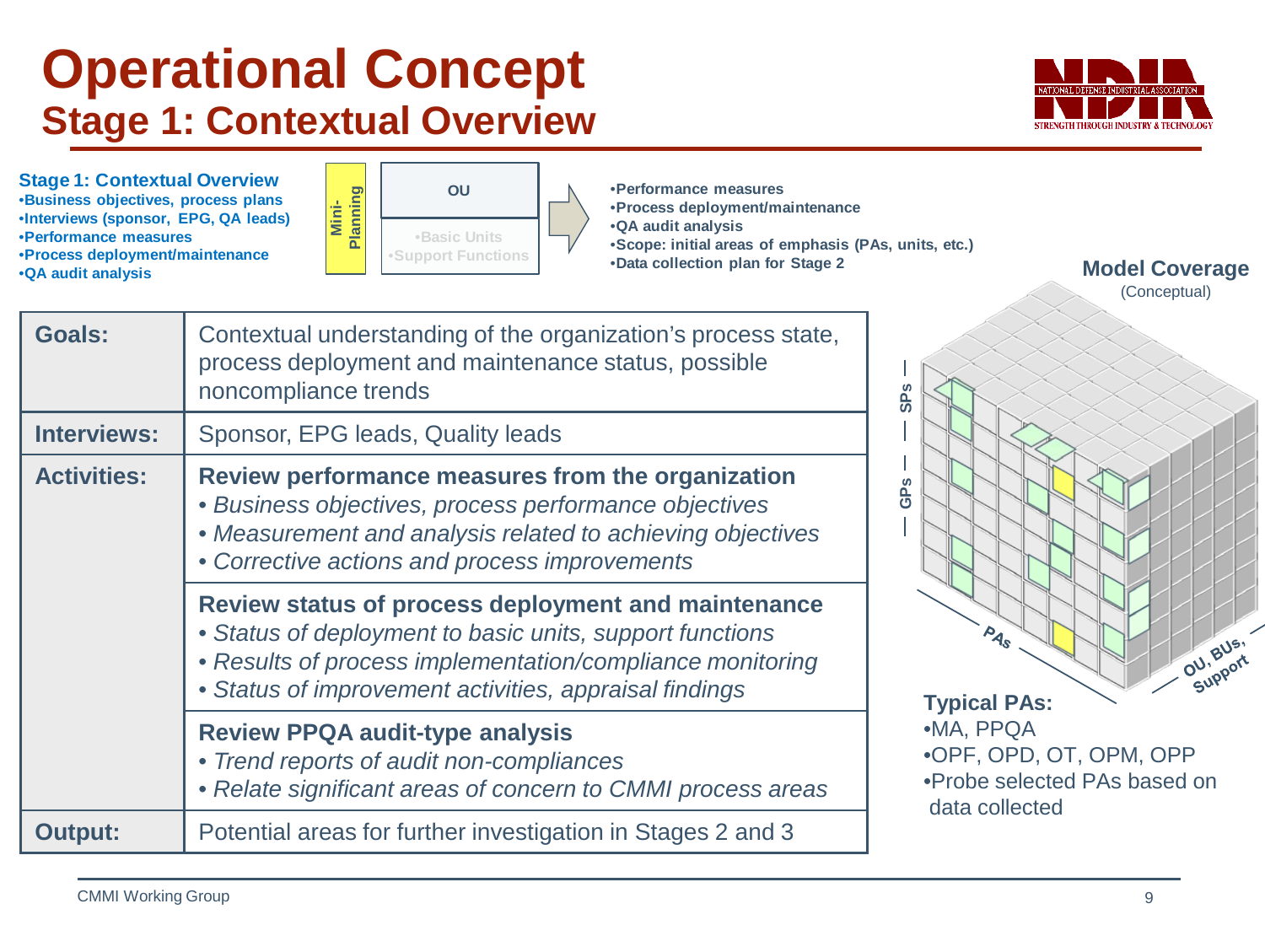### **Operational Concept Stage 2: High Yield Artifacts**



**Stage 2: High-Yield Artifacts** •**Work products (basic units, support); high leverage artifacts** •**Interviews (basic unit/support leads as needed)**



•**Final model sample scope: investigative and random sampling (SGs, GPs)** •**Final data coverage**

| <b>Output:</b>     | Final Stage 3 model scope, updated data collection plan                                                                                                                                                                                              | -Rando                                     |
|--------------------|------------------------------------------------------------------------------------------------------------------------------------------------------------------------------------------------------------------------------------------------------|--------------------------------------------|
|                    | "Finalize" Stage 3 model sample scope<br>• Appraisal team can identify additional SGs/GPs<br>• Determine data coverage regts based on model scope and<br>applicable MDD coverage rules<br>• Update Data Collection Plan for Stage 3                  | •Map OE<br>·Identify<br>Stage 3<br>-Target |
|                    | Use random sampling to fill Stage 3 model sample scope<br>• Random sampling of SGs/GPs to supplement evidence review<br>• Must meet method-defined minimum model sampling regts<br>• Status of improvement activities, addressing appraisal findings |                                            |
| <b>Activities:</b> | Review example high yield artifacts<br>• Plans, documents, reviews, financial reports, etc. (MDD Table18)<br>• Collected from basic units and support functions in org scope<br>•Identify areas of concern, initial Stage 3 model sample scope       | <b>GPS</b>                                 |
| <b>Interviews:</b> | Optional interviews with basic unit and support function leads<br>as needed for high yield artifact analysis                                                                                                                                         | SP <sub>S</sub>                            |
| <b>Goals:</b>      | Determine Stage 3 model sample scope                                                                                                                                                                                                                 |                                            |



to model SPs, GPs model sample scope for  $(see sampling rules)$ ted sampling (investigative)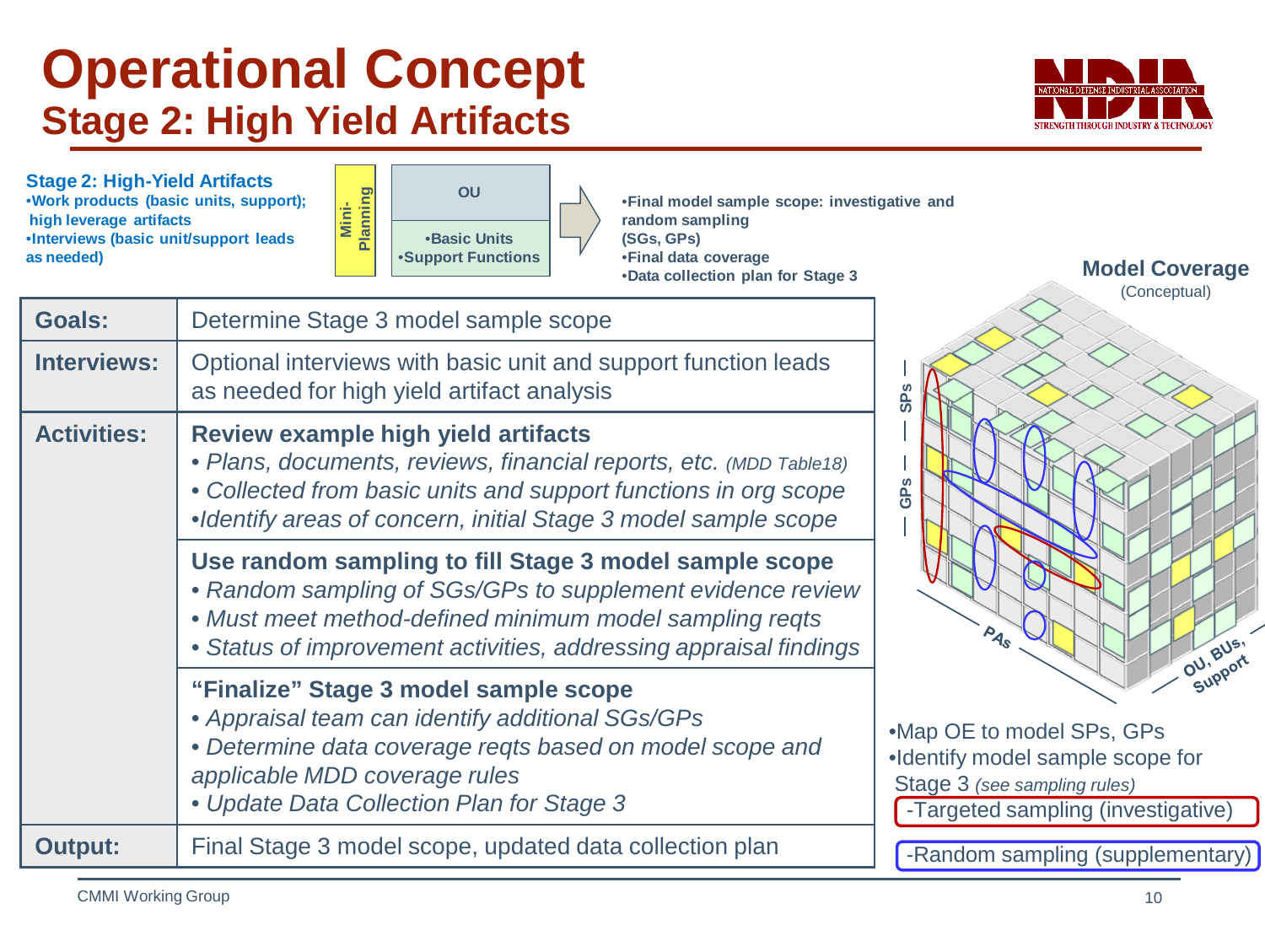### **Operational Concept Stage 3: Model Sampling**



**Stage 3: Model Sampling**  •**Artifacts, affirmations (interviews)** •**Sampling of model SGs, GPs**



•**Practice characterizations** •**Goal ratings** •**Surveillance appraisal final findings** •**Extension of Maturity Level rating (+2 yrs x 2)** •**Package and archive appraisal assets**

**Goals:** Rate SGs and GGs included in model sample scope to determine if SCAMPI A rating can be extended **Interviews:** As needed for affirmations based on applicable MDD coverage rules **Activities: Verify objective evidence** • *Review data collected by OU based on model sample scope and MDD coverage rules* • *Conduct interviews for affirmations* **Perform practice characterizations as described in MDD** • *Characterize all SPs for SGs in model sample scope* • *Characterize GPs in model sample scope* **Derive findings and rate goals** • *Document preliminary findings (strengths and weaknesses)* • *Validate preliminary findings (optional)* • *Rate goals in model sample scope, determine ratings extension* **Report results** •*Deliver final findings. Package and archive appraisal assets.* **Output:** Final findings and ratings •Collect and verify OE for SPs and GPs in model sample scope •See details for sampling and rating methods •Follow MDD rules for practice **characterization and aggregation**<br>
Follow MDD rules for practice<br>
characterization and aggregation

**Model Coverage**

(Conceptual)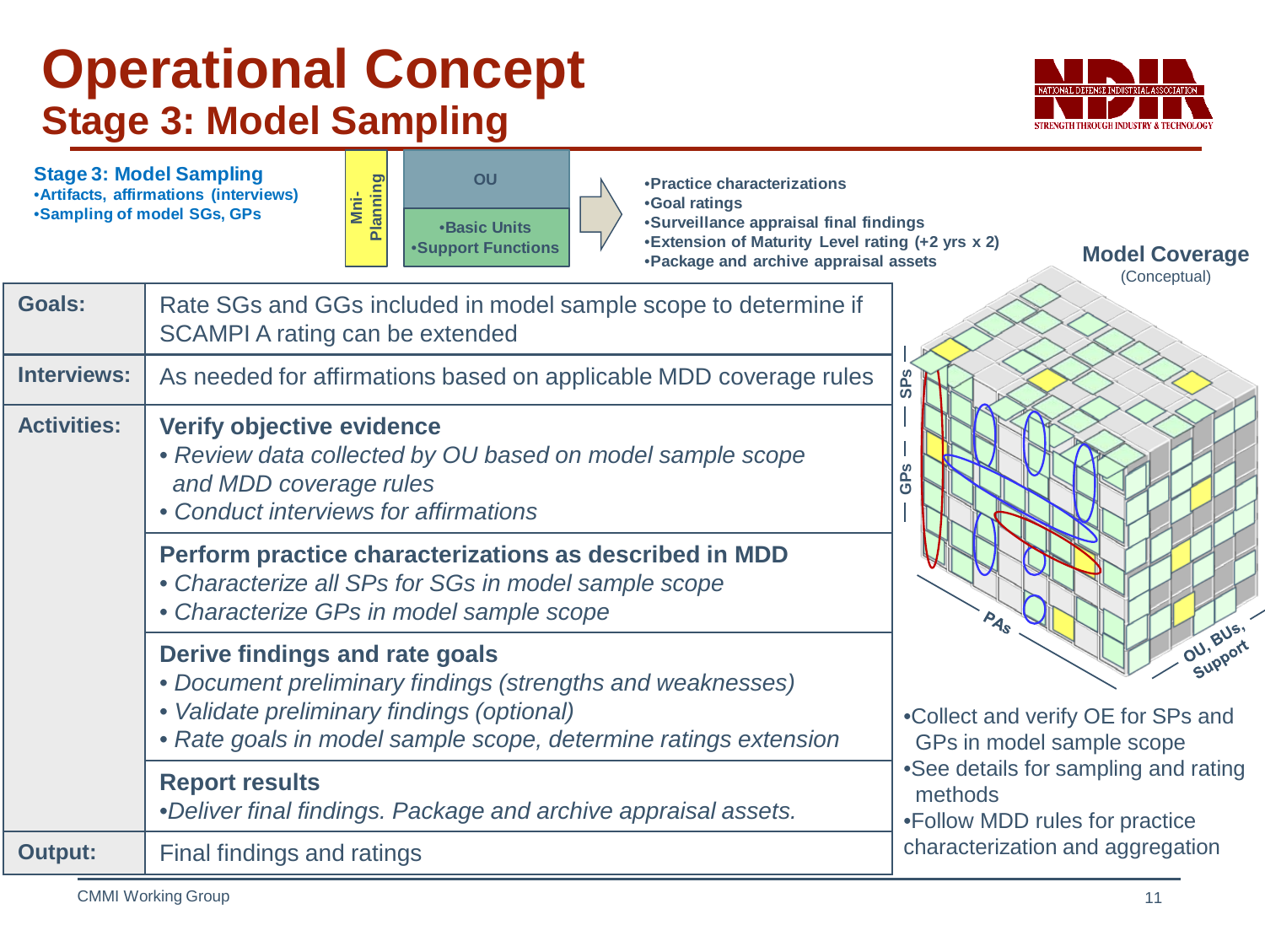# **Organizational Unit Change Constraints**



### **If the Organizational Unit has evolved since the previous SCAMPI A…**

• The determinant on whether a surveillance appraisal is appropriate is the amount of change in the sampling factors used to scope the previous SCAMPI A.

| <b>Change in Sampling Factors/Values</b>                                                    | <b>Surveillance Appraisal Candidate*</b>                                                                   |
|---------------------------------------------------------------------------------------------|------------------------------------------------------------------------------------------------------------|
| No change.                                                                                  | <b>Yes</b>                                                                                                 |
| # sampling factors/values has been<br>reduced, with no new sampling<br>factors/values added | Yes                                                                                                        |
| # sampling factors/values have grown or<br>sampling factors/values have changed             | <b>No</b>                                                                                                  |
| Internal reorganizations or external<br>mergers/acquisitions                                | <b>Maybe</b><br>•Sampling factor/value changes? - see above<br>. If no process implementation impact - Yes |

\* - The lead appraiser makes the final decision on whether a CMMI surveillance appraisal may be performed. Document rationale in plan/ADS.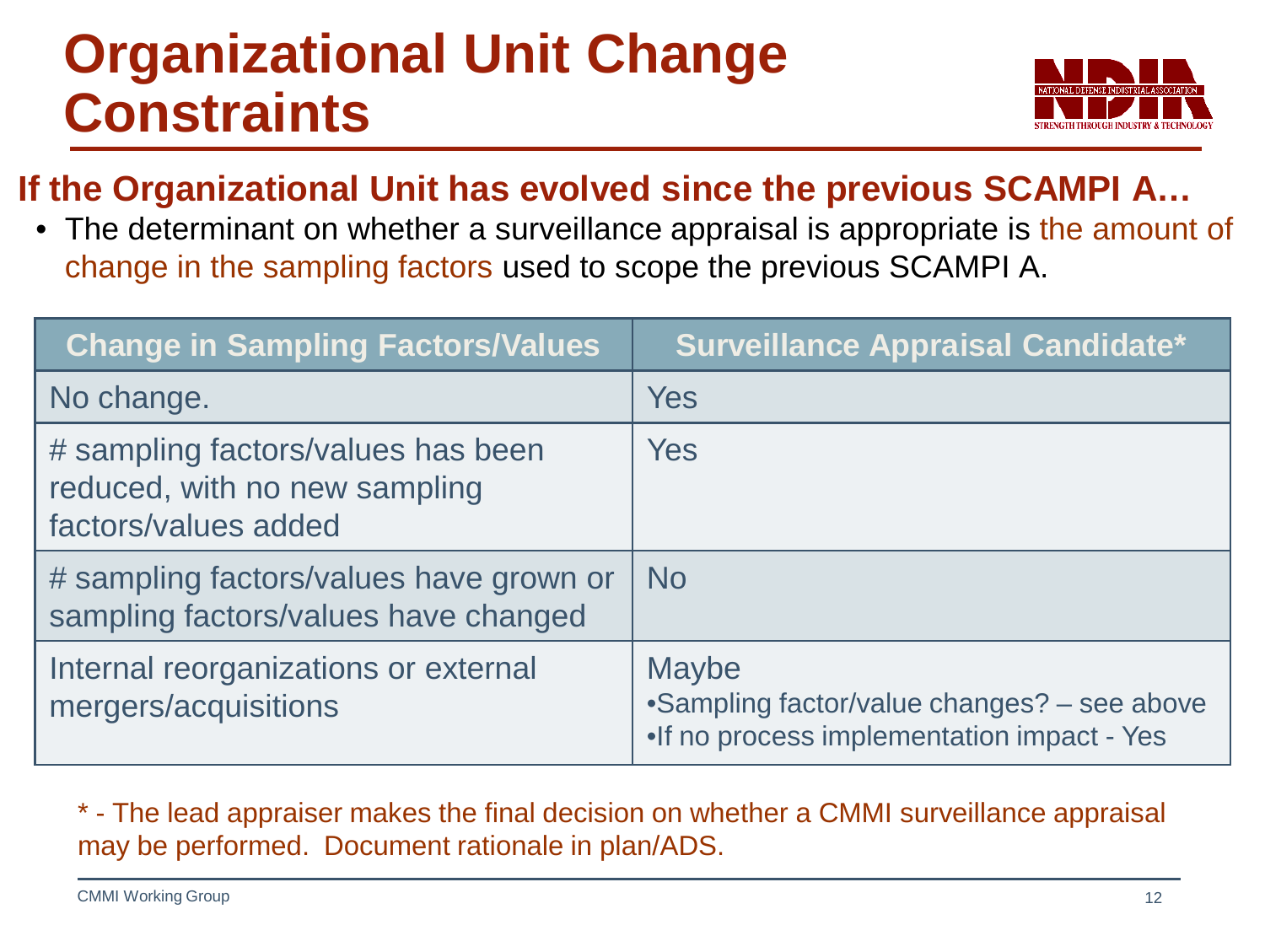# **Organizational Scope and Sampling** *(1 of 2)*



### **Basic Unit and Support Function Sampling**

- Organizational scope is determined using SCAMPI A V1.3 MDD rules.
	- Sampling factors beget subgroups which beget sample basic units and support functions.
	- Sampled basic units and support functions may or may not be the same as those sampled in baseline SCAMPI A.
	- All sampled basic units in each subgroup and support functions undergo Stage 2 high yield artifact review and Stage 3 sampling.
	- Stage 3 data coverage is based upon applicable SCAMPI A V1.3 MDD rules applied to Stage 3 model sample scope.
		- Coverage Rule 1 for Process Areas is not applicable by design of the CMMI surveillance appraisal method.
		- Process Area practice coverage is determined by SGs and GPs identified during Stages 1 and 2.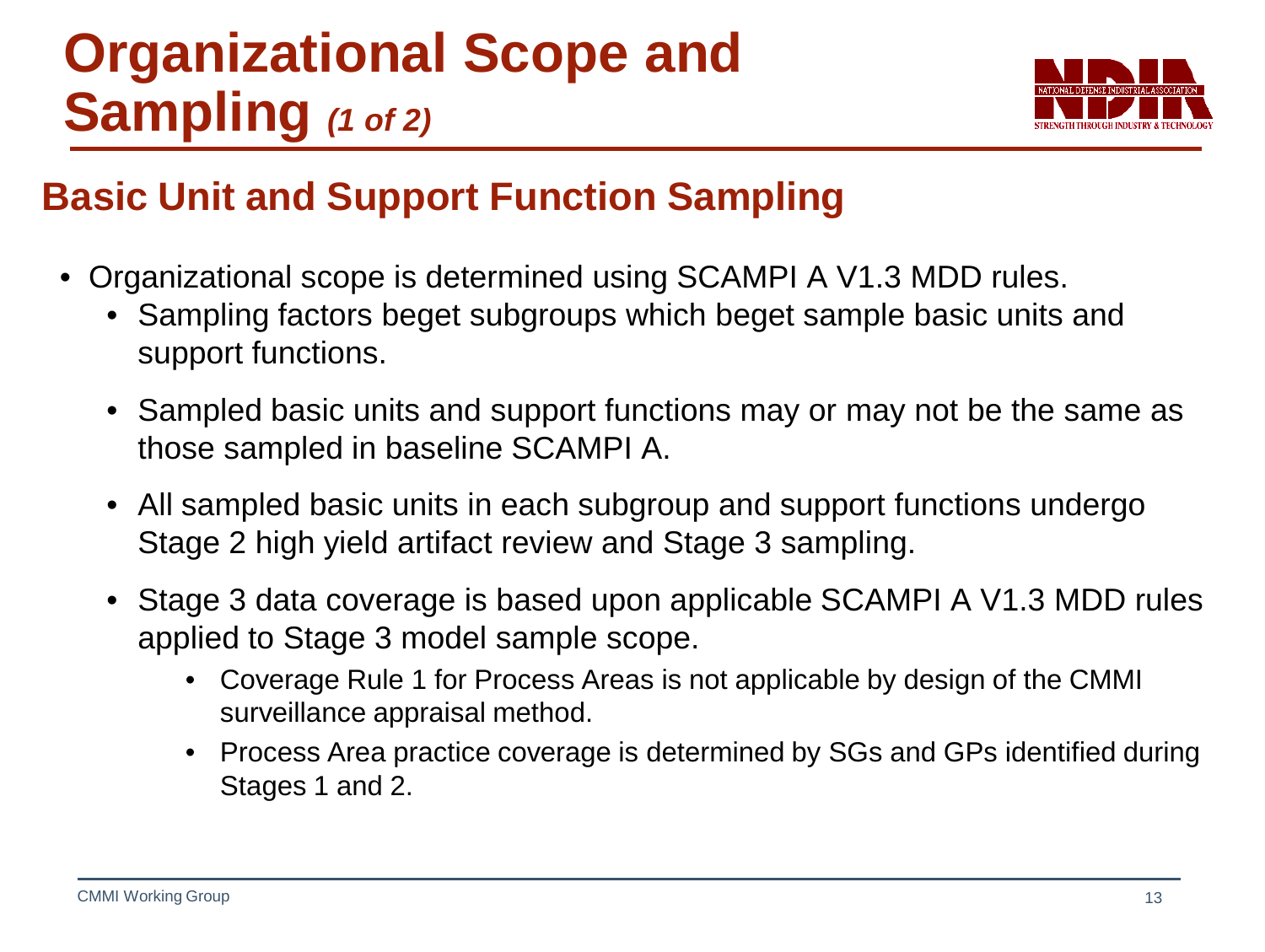# **Organizational Scope and Sampling** *(2 of 2)*



### **Model Sampling Methodology**

- Specific Goals and Generic Practices are identified in Stage 1 and 2 for inclusion in Stage 3 sample scope (investigative sampling).
- A minimum of 33% of SGs and GPs in model scope must be included in Stage 3 sample scope.
	- Random sampling of SGs and GPs in model scope supplements investigative sampling performed in Stage1 and Stage 2.
	- At least two SGs must be selected for random sampling (even if Stage 1) and Stage 2 identified SGs are  $\geq$  33%.
	- At least one SG from each Process Area Category (within model scope) must be included in the Stage 3 sample.
	- GPs identified for Stage 3 sample are sampled for all Process Areas with SGs in Stage 3 sample scope.
- Appraisal team can always request additional evidence beyond original sample scope.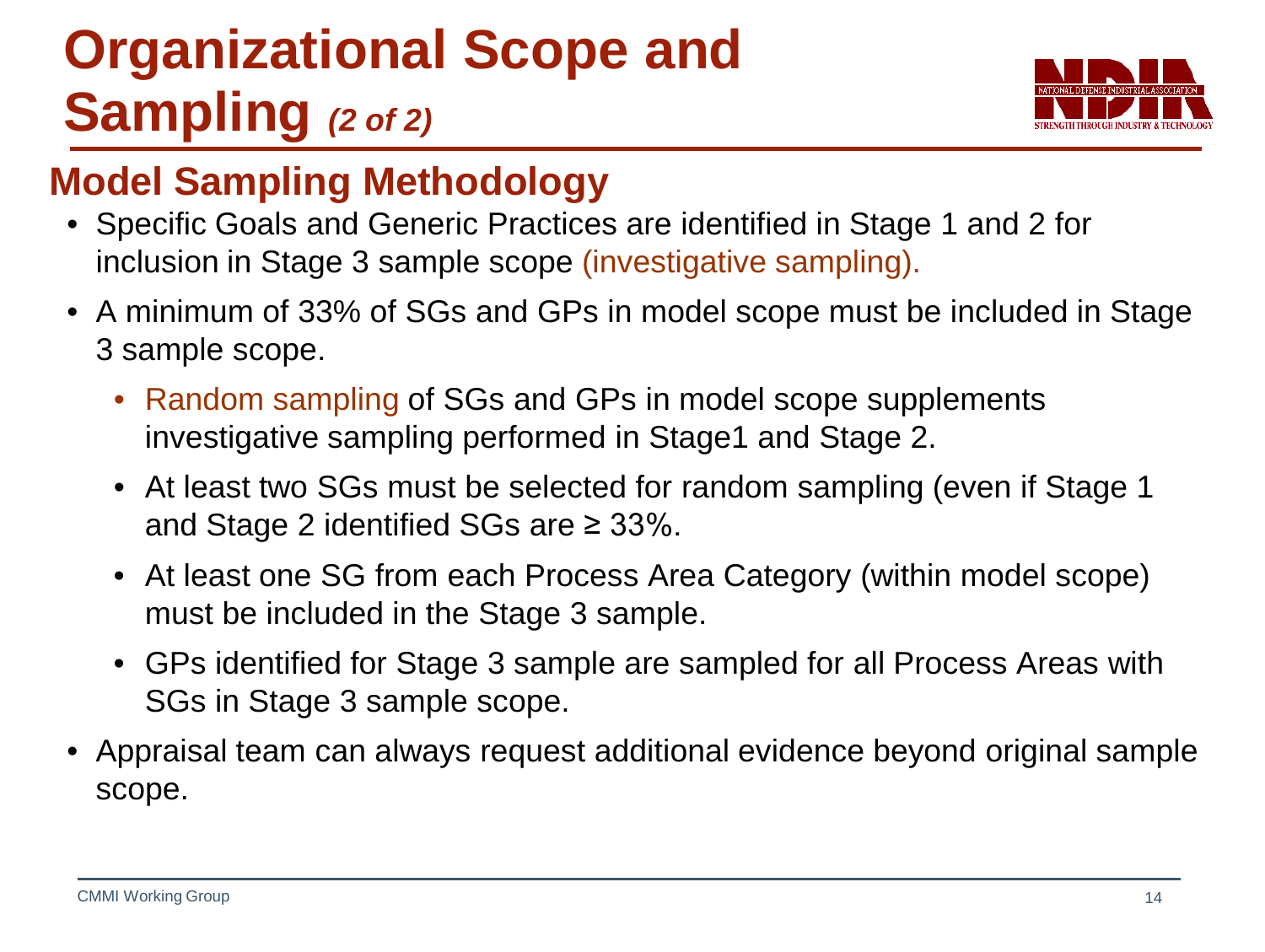# **Case Study Example** *(1 of 5)*



### **Reference MDD V1.3 Appendix F, Case Study 1 (expanded to Maturity Level 5). OU undergoes a CMMI Surveillance Appraisal 2 years after achieving Maturity Level 5.**

- Stage 1
	- Team meets with Sponsor
		- Observes business objectives unchanged since last appraisal
	- Team meets with EPG Lead, Quality Leads
		- Observes some updated OSSP standards and quality issues with suppliers
- Stage 2
	- Team reviews OSSP, project plans, tailorings, status reporting packages
		- Observes QPPOs unchanged and some projects not meeting objectives without appearing to take action or use CAR
		- Observes supplier quality, cost, and schedule problems in status. Supplier stakeholder involvement questionable.
- Stage 3
	- Team identifies all SAM, OPP, QPM, CAR, OPM SGs, and IPM SG2 (11 SGs), and GP 2.2 and GP 2.7 for Stage 3 sample
	- For 33% SG coverage (16), randomly select 5 more SGs
	- For 33% GP coverage (4), randomly select 2 more GPs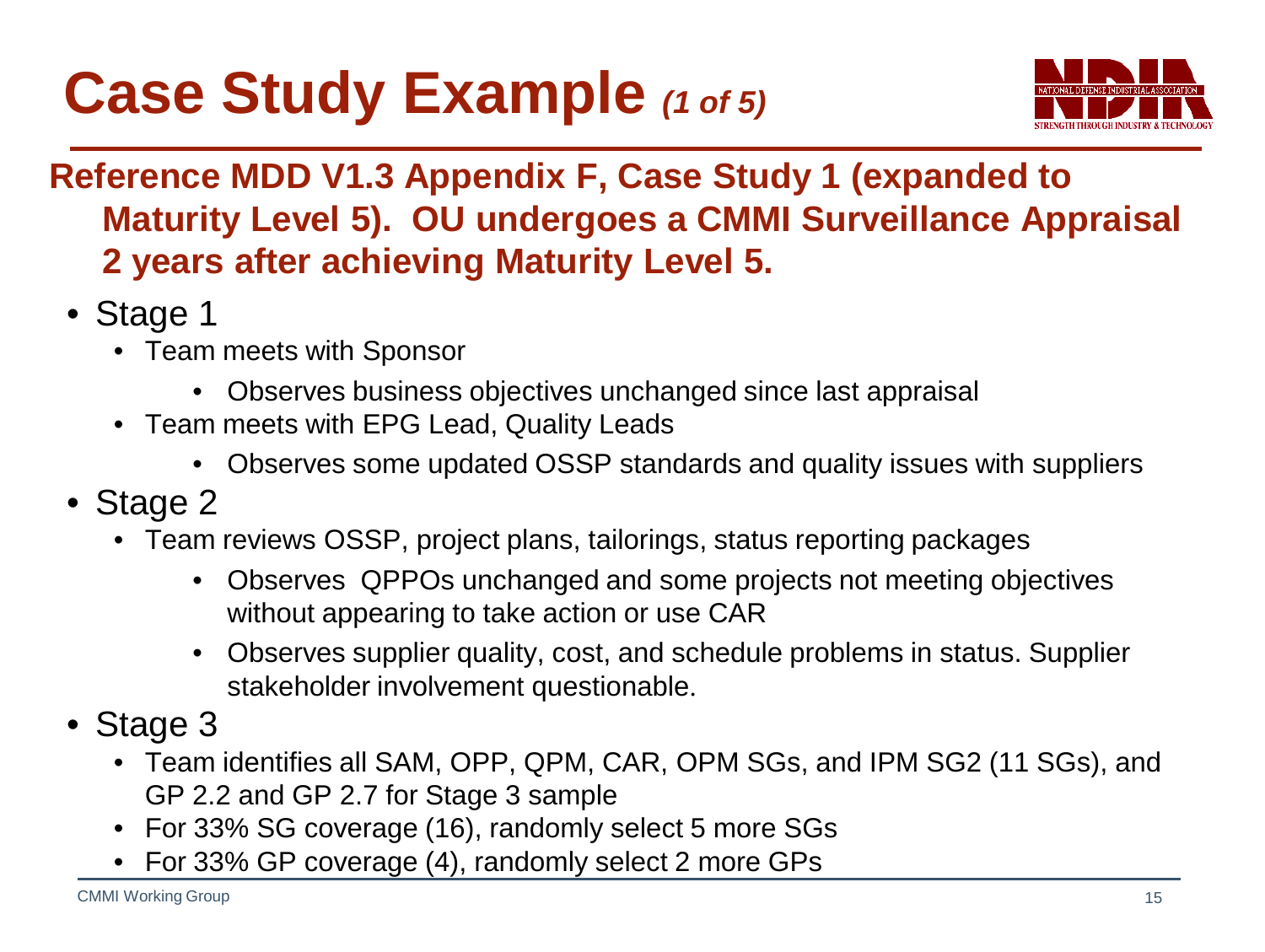# **Case Study Example** *(2 of 5)*



SGs and GPs identified during Stages 1 and 2:

- All SGs in SAM, OPP, QPM, CAR, OPM, and also IPM SG2
- GPs: GP 2.2, GP 2.7

| <b>PA</b>  | SG              | # SPs          |
|------------|-----------------|----------------|
| <b>SAM</b> | <b>SG1</b>      | 8              |
| <b>SAM</b> | SG <sub>2</sub> | $\overline{3}$ |
| <b>IPM</b> | SG <sub>2</sub> | 3.             |
| OPP        | <b>SG1</b>      | 5              |
| <b>QPM</b> | <b>SG1</b>      | 4              |
| QPM        | <b>SG 2</b>     | 3              |
| CAR        | <b>SG1</b>      | $\overline{2}$ |
| <b>CAR</b> | SG <sub>2</sub> | 3              |
| <b>OPM</b> | <b>SG1</b>      | 3              |
| <b>OPM</b> | SG <sub>2</sub> | 4              |
| <b>OPM</b> | SG <sub>3</sub> | 3              |

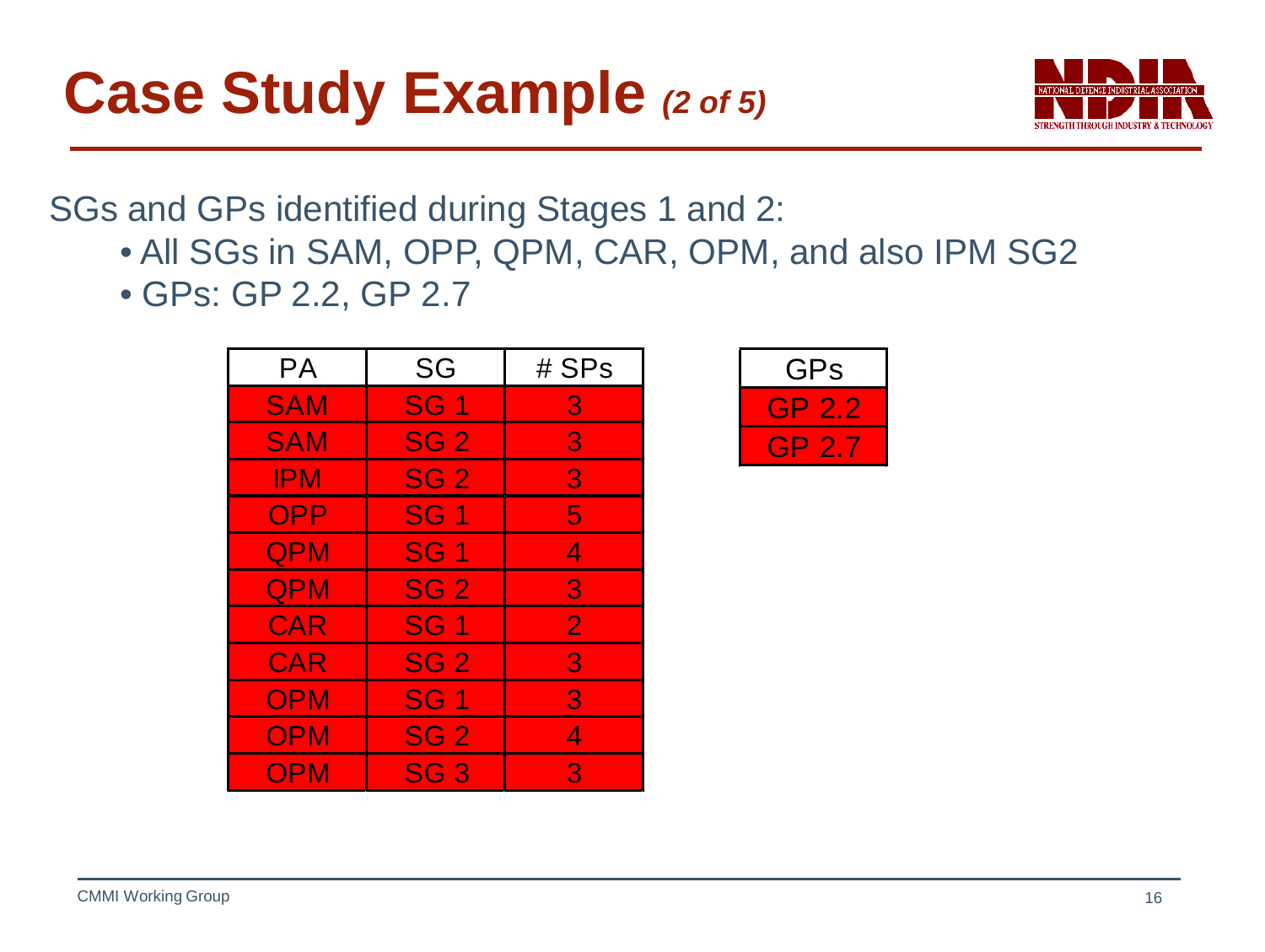

#### Use Random Number Generator to select 5 additional SGs and 2 additional GPs.

|                | PA          | SG              | # SPs          |    | PA          |
|----------------|-------------|-----------------|----------------|----|-------------|
| 1              | <b>CM</b>   | SG <sub>1</sub> | 3              | 20 | OT          |
| $\overline{2}$ | <b>CM</b>   | SG <sub>2</sub> | $\overline{2}$ | 21 | OT          |
| 3              | <b>CM</b>   | SG <sub>3</sub> | 2              | 22 | PI          |
| 4              | <b>MA</b>   | SG <sub>1</sub> | 4              | 23 | PI          |
| 5              | MA          | SG <sub>2</sub> | 4              | 24 | PI          |
| 6              | <b>PPQA</b> | SG <sub>1</sub> | 2              | 25 | <b>RD</b>   |
| 7              | PPQA        | SG <sub>2</sub> | 2              | 26 | <b>RD</b>   |
| 8              | <b>PMC</b>  | SG <sub>1</sub> | 7              | 27 | <b>RD</b>   |
| 9              | <b>PMC</b>  | SG <sub>2</sub> | 3              | 28 | <b>RSKM</b> |
| 10             | PP          | SG <sub>1</sub> | 4              | 29 | <b>RSKM</b> |
| 11             | PP          | SG <sub>2</sub> | 7              | 30 | <b>RSKM</b> |
| 12             | PP          | SG <sub>3</sub> | 3              | 31 | <b>TS</b>   |
| 13             | <b>REQM</b> | SG <sub>1</sub> | 5              | 32 | TS          |
| 14             | <b>DAR</b>  | SG <sub>1</sub> | 6              | 33 | <b>TS</b>   |
| 15             | <b>IPM</b>  | SG <sub>1</sub> | 7              | 34 | VAL         |
| 16             | <b>OPD</b>  | SG <sub>1</sub> | $\overline{7}$ | 35 | VAL         |
| 17             | <b>OPF</b>  | SG <sub>1</sub> | 3              | 36 | <b>VER</b>  |
| 18             | <b>OPF</b>  | SG <sub>2</sub> | $\overline{2}$ | 37 | VER         |
| 19             | <b>OPF</b>  | SG <sub>3</sub> | 4              | 38 | <b>VER</b>  |

|    | GPs     |
|----|---------|
| 1  | GP 2.1  |
| 2  | GP 2.3  |
| 3  | GP 2.4  |
| 4  | GP 2.5  |
| 5  | GP 2.6  |
| 6  | GP 2.8  |
| 7  | GP 2.9  |
| 8  | GP 2.10 |
| 9  | GP 3.1  |
| 10 | GP 3.2  |

11 investigative sample SGs + 5 random sample SGs = 16 = 33% SG model scope. 2 investigative sample GPs + 2 random sample GPs = 4 = 33% GP model scope.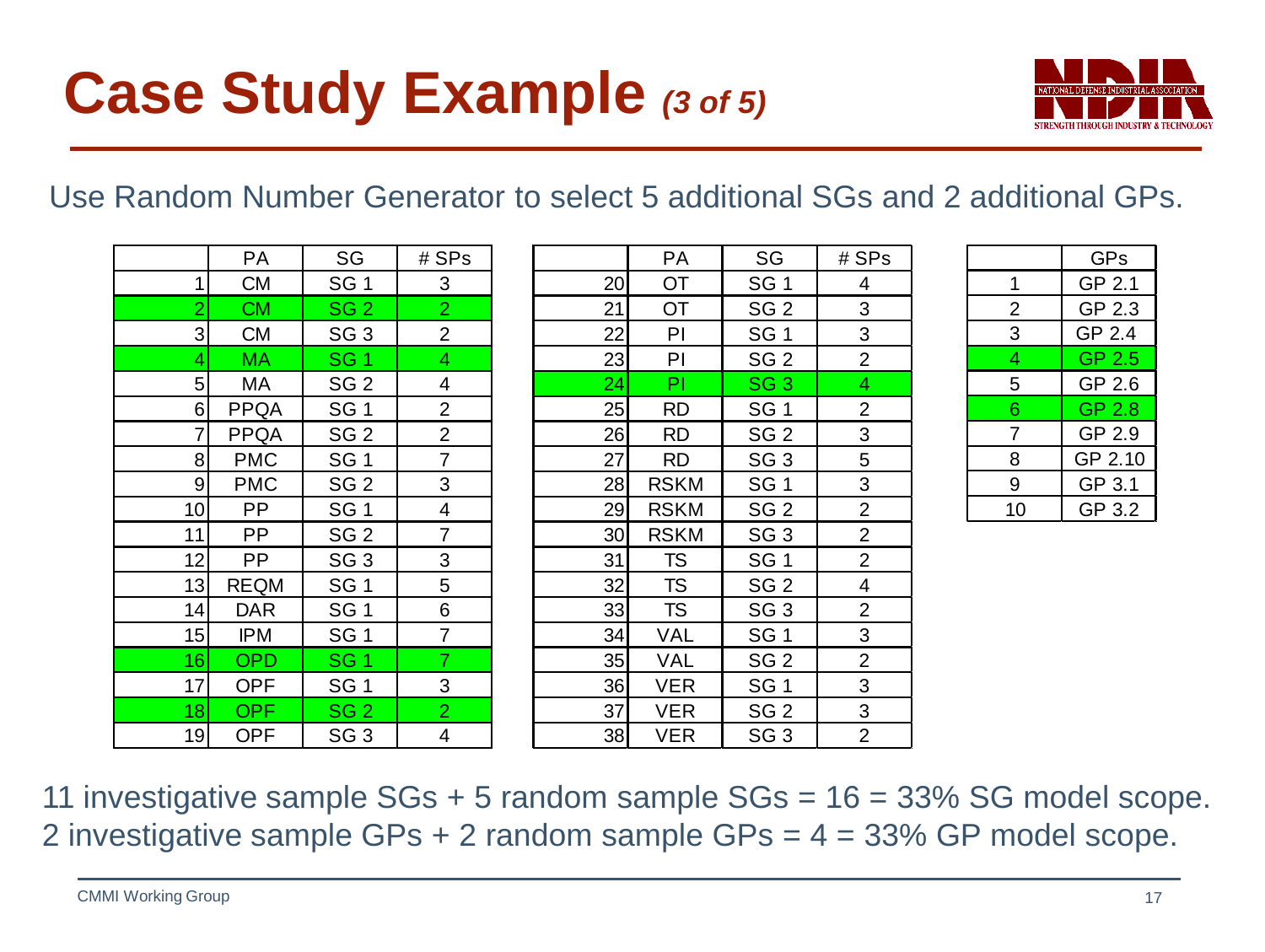# **Case Study Example** *(4 of 5)*



### MDD Appendix F Case Study 1 Table 27 expanded to ML5 SCAMPI A Practice Instantiations

| ISCAMPI A SPs | 627   |
|---------------|-------|
| ISCAMPI A GPs | 1008l |
| ITotal        | 16351 |

|                                 |                |           | <b>REQM</b>       |           | PP       |                 | <b>PMC</b> | MA        |                 |                            | <b>CM</b>  | PPQA           |                 |           | <b>SAM</b>  | OPF |           |                | OPD       | OT                  |           |           | <b>RD</b>  |
|---------------------------------|----------------|-----------|-------------------|-----------|----------|-----------------|------------|-----------|-----------------|----------------------------|------------|----------------|-----------------|-----------|-------------|-----|-----------|----------------|-----------|---------------------|-----------|-----------|------------|
| <b>Subgroups</b>                | <b>Sample</b>  | <b>SP</b> | <b>GP</b>         | SP        | GP       | <b>SP</b>       | GP         | <b>SP</b> | <b>GP</b>       | $\ensuremath{\mathsf{SP}}$ | <b>GP</b>  | <b>SP</b>      | GP              | <b>SP</b> | <b>GP</b>   | SP  | <b>GP</b> | <b>SP</b>      | <b>GP</b> | <b>SP</b>           | <b>GP</b> | <b>SP</b> | GP         |
| LA, Commercial, Large,<br>Short | 1              | 5         | $12 \overline{ }$ | 14        | 12       | 10              | 12         | 8         | 12              | 7                          | 12         |                |                 | 6         | 12          |     |           |                |           |                     |           | 10        | 12         |
| LA, Commercial, Small,<br>Short | 1              | 5         | 12                | 14        | 12       | 10              | 12         | 8         | 12              | 7                          | 12         | 4              | 12 <sup>2</sup> | 6         | 12          |     |           |                |           |                     |           | 10        | 12         |
| LA, DoD, Large, Long            | 1              | 5         | $12 \overline{ }$ |           |          |                 |            | 8         | 12              | 7                          | 12         |                |                 |           |             |     |           |                |           |                     |           | 10        | 12         |
| LA, DoD, Small, Short           | 2              | 5         | 12                |           |          |                 |            | 8         | 12              | 0                          | 0          |                |                 |           |             |     |           |                |           |                     |           | 10        | 12         |
|                                 |                | 5         | 12                | 14        | 12       | 10 <sup>°</sup> | 12         | $\Omega$  | 0               | $\Omega$                   | $\Omega$   |                |                 |           |             |     |           |                |           |                     |           | $\Omega$  | $\Omega$   |
| Dayton, DoD, Large, Long        | $\mathbf{1}$   | 5         | 12                |           |          |                 |            | 8         | 12              | 7                          | 12         |                |                 |           |             |     |           |                |           |                     |           | 10        | 12         |
| Dayton, DoD, Small, Long        | $\overline{2}$ | 5         | 12                |           |          |                 |            | 8         | 12              | $\Omega$                   | 0          | 4              | 12              |           |             |     |           |                |           |                     |           | 10        | 12         |
|                                 |                | $\Omega$  | $\Omega$          |           |          |                 |            | 8         | 12              | $\Omega$                   | $\Omega$   |                |                 |           |             |     |           |                |           |                     |           | $\Omega$  | $\Omega$   |
| <b>Enterprise Process Group</b> |                |           |                   |           |          |                 |            |           |                 |                            |            |                |                 |           |             | 9   | 12        | $\overline{7}$ | 12        | $\overline{7}$<br>7 | 12        |           |            |
|                                 |                | 35        | 84                | 42        | 36       | 30              | 36         | 56        | 84              | 28                         | 48         | 8              | 24              | 12        | 24          | 9   | 12        | 7              | 12        |                     | 12        | 60        | 72         |
|                                 |                |           | <b>TS</b>         |           | PI       |                 | <b>VER</b> |           | VAL             |                            | <b>IPM</b> | <b>RSKM</b>    |                 |           | <b>DAR</b>  | OPP |           |                | QPM       |                     | CAR       |           | <b>OPM</b> |
| <b>Subgroups</b>                | Sample         | <b>SP</b> | <b>GP</b>         | <b>SP</b> | GP       | <b>SP</b>       | GP         | <b>SP</b> | <b>GP</b>       | <b>SP</b>                  | GP         | SP             | GP              | SP        | GP          | SP  | GP        | SP             | <b>GP</b> | SP                  | GP        | <b>SP</b> | GP         |
| LA, Commercial, Large,<br>Short | 1              | 8         | 12                | 9         | 12       | 8               | 12         | 5         | 12              | 10                         | 12         | $\overline{7}$ | 12              | 6         | 12          |     |           | 7              | 12        | 5                   | 12        |           |            |
| LA, Commercial, Small,<br>Short | 1              | 8         | 12                | 9         | 12       | 8               | 12         | 5         | 12              | 10                         | 12         | $\overline{7}$ | 12              | 6         | 12          |     |           | $\overline{7}$ | 12        | 5                   | 12        |           |            |
| LA, DoD, Large, Long            | $\mathbf{1}$   | 8         | 12                | 9         | 12       | 8               | 12         | 5         | 12              |                            |            |                |                 | 6         | 12          |     |           |                |           | 5                   | 12        |           |            |
| LA, DoD, Small, Short           | 2              | 8         | 12                | 9         | 12       | 8               | 12         | 5         | 12              |                            |            |                |                 | 6         | 12          |     |           |                |           | 5                   | 12        |           |            |
|                                 |                | $\Omega$  | $\Omega$          | 0         | 0        | 0               | 0          | 0         | 0               | 10 <sup>1</sup>            | 12         | $\overline{7}$ | 12              | 0         | 0           |     |           | $\overline{7}$ | 12        | 0                   | 0         |           |            |
| Dayton, DoD, Large, Long        | $\mathbf{1}$   | 8         | 12                | 9         | 12       | 8               | 12         | 5         | $\overline{12}$ |                            |            |                |                 | 6         | 12          |     |           |                |           | 5                   | 12        |           |            |
| Dayton, DoD, Small, Long        | 2              | 8         | 12                | 9         | 12       | 8               | 12         | 5         | 12              |                            |            |                |                 | 6         | 12          |     |           |                |           | 5                   | 12        |           |            |
|                                 |                | $\Omega$  | 0                 | 0         | $\Omega$ | 0               | $\Omega$   | $\Omega$  | 0               |                            |            |                |                 | $\Omega$  | $\mathbf 0$ |     |           |                |           | 0                   | $\Omega$  |           |            |
| <b>Enterprise Process Group</b> |                |           |                   |           |          |                 |            |           |                 |                            |            |                |                 |           |             | 5   | 12        |                |           |                     |           | 10        | 12         |
|                                 |                | 48        | 72                | 54        | 72       | 48              | 72         | 30        | 72              | 30                         | 36         | 21             | 36              | 36        | 72          | 5   | 12        | 21             | 36        | 30                  | 72        | 10        | 12         |

CMMI Working Group 18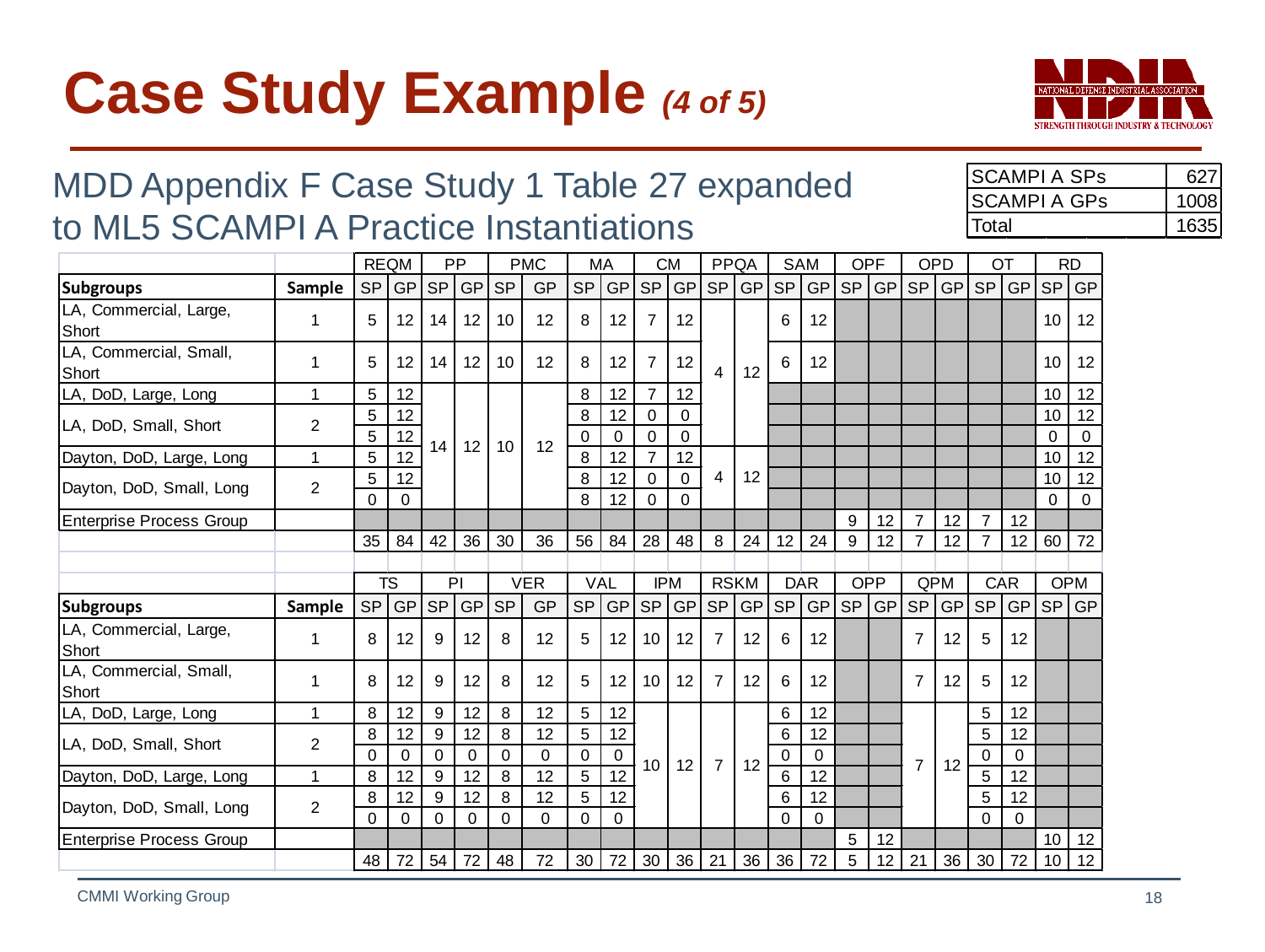# **Case Study Example** *(5 of 5)*



| MDD Appendix F Case Study 1 Table 27 expanded |                |             |                    |              |                |                    |                   |                |                |                |                    |                |          |                    |          |                |                 |                |                                  |              |              |                 |                | Total Stage 3 SPs Sampled 161                                       |
|-----------------------------------------------|----------------|-------------|--------------------|--------------|----------------|--------------------|-------------------|----------------|----------------|----------------|--------------------|----------------|----------|--------------------|----------|----------------|-----------------|----------------|----------------------------------|--------------|--------------|-----------------|----------------|---------------------------------------------------------------------|
| to ML5 Surveillance Appraisal Practices       |                |             |                    |              |                |                    |                   |                |                |                |                    |                |          |                    |          |                |                 |                |                                  |              |              |                 |                | Total Stage 3 GPs Sampled 144<br>305<br><b>Total Stage 3 Sample</b> |
|                                               |                | <b>REQM</b> |                    | <b>PP</b>    |                |                    | <b>PMC</b>        |                | MA SG1         |                | CM SG <sub>2</sub> | <b>PPQA</b>    |          | <b>SAM</b>         |          |                | OPF SG2OPPD SG1 |                |                                  | OT           |              | <b>RD</b>       |                |                                                                     |
| <b>Subgroups</b>                              | Sample         |             |                    |              |                |                    | SP GP SP GP SP GP |                | SP GP SP       |                | GP SP GP           |                |          | <b>SP</b>          | GP       | <b>SP</b>      |                 |                | GP   SP   GP   SP   GP   SP   GP |              |              |                 |                | SP % of SCAMPI<br>26%                                               |
| LA, Commercial, Large,<br>Short               |                |             |                    |              |                |                    |                   | 4              |                | 2              |                    |                |          | 6                  |          |                |                 |                |                                  |              |              |                 |                | GP % of SCAMPI<br>14%<br>Total % of SCAMPI<br>19%                   |
| LA, Commercial, Small,<br>Short               | 1              |             | $\star$            |              |                | $\star$            |                   | 4              |                | 2              | 4                  | $\star$        |          | 6                  | 4        |                |                 |                |                                  |              |              | $\star$         |                | Proj. Mgt.: SAM, IPM, QPM                                           |
| LA, DoD, Large, Long                          | 1              |             | $\star$            | $\star$      |                | $\star$            |                   | 4              | 4              | $\overline{2}$ | 4                  |                |          |                    |          |                |                 |                |                                  |              |              |                 |                | Proc. Mgt.: OPD, OPF, OPP, OPM                                      |
| LA, DoD, Small, Short                         | 2              |             | $\star$<br>$\star$ | $\star$      |                | $\star$            | $\star$           |                |                |                | $\star$            |                |          |                    |          |                |                 |                |                                  |              |              |                 |                | Eng.: PI                                                            |
| Dayton, DoD, Large, Long                      | $\mathbf{1}$   |             | $\star$            |              |                | $\star$            | $\star$           | $\overline{4}$ | $\overline{4}$ | $\overline{2}$ | 4                  |                |          |                    |          |                |                 |                |                                  |              |              |                 |                | Support: MA, CM, CAR                                                |
|                                               |                |             | $\star$            |              |                |                    |                   |                |                |                | $\star$            |                |          |                    |          |                |                 |                |                                  |              |              | $\star$         |                |                                                                     |
| Dayton, DoD, Small, Long                      | $\overline{2}$ |             | $\star$            | $\star$      |                | $\star$            | $\star$           | 4              | 4              | $\star$        | $\star$            |                |          |                    |          |                |                 |                |                                  |              |              | $\star$         |                |                                                                     |
| <b>Enterprise Process Group</b>               |                |             |                    |              |                |                    |                   |                |                |                |                    |                |          |                    |          | $\overline{2}$ | 4               | $\overline{7}$ | 4                                |              |              |                 |                |                                                                     |
|                                               |                | $\Omega$    | 0                  | $\Omega$     | $\Omega$       | $\mathbf 0$        | $\mathbf 0$       | 28             | 28             | 8              | 16                 | $\Omega$       | $\Omega$ | 12                 | 8        | 2              | 4               | $\overline{7}$ | $\overline{\mathbf{A}}$          | 0            | $\Omega$     | 0               | 0              |                                                                     |
|                                               |                |             |                    |              |                |                    |                   |                |                |                |                    |                |          |                    |          |                |                 |                |                                  |              |              |                 |                |                                                                     |
|                                               |                |             |                    |              |                |                    |                   |                |                |                |                    |                |          |                    |          |                |                 |                |                                  |              |              |                 |                |                                                                     |
|                                               |                |             | <b>TS</b>          | PI SG3       |                |                    | <b>VER</b>        | VAL            |                | <b>IPM</b>     | <b>SG7</b>         | <b>RSKM</b>    |          | <b>DAR</b>         |          |                | OPP             |                | <b>QPM</b>                       | <b>CAR</b>   |              | <b>OPM</b>      |                |                                                                     |
| <b>Subgroups</b><br>LA, Commercial, Large,    | Sample         |             | SP   GP            | 4            | SP GP SP <br>4 |                    | GP                |                | SP   GP        | SP<br>3        | GP<br>4            | SP GP          |          | <b>SP</b>          | GP       | SP             | GP              | <b>SP</b><br>7 | GP<br>4                          | 5            | SP GP<br>4   | $SP$ GP         |                |                                                                     |
| Short<br>LA, Commercial, Small,<br>Short      |                |             |                    | 4            | 4              |                    |                   |                |                | 3              | 4                  |                |          |                    |          |                |                 | $\overline{7}$ | 4                                | 5            | 4            |                 |                |                                                                     |
| LA, DoD, Large, Long                          | 1              |             |                    | 4            | 4              | $\star$            |                   |                |                |                |                    |                |          |                    |          |                |                 |                |                                  | 5            | 4            |                 |                |                                                                     |
|                                               |                |             |                    | 4            | $\overline{4}$ | $\star$            |                   |                |                |                |                    |                |          | $\star$            |          |                |                 |                |                                  | 5            | 4            |                 |                |                                                                     |
| LA, DoD, Small, Short                         | 2              |             | $\star$            | $\star$      |                | $\star$            |                   |                |                | 3              | 4                  |                |          | $\star$            |          |                |                 | $\overline{7}$ | $\overline{4}$                   | 5            | 4            |                 |                |                                                                     |
| Dayton, DoD, Large, Long                      |                |             | $\star$            | 4            | $\overline{4}$ | $\star$            |                   | $\star$        |                |                |                    |                |          | $\star$            |          |                |                 |                |                                  | 5            | 4            |                 |                |                                                                     |
| Dayton, DoD, Small, Long                      | $\overline{2}$ |             | $\star$            | 4<br>$\star$ | $\overline{4}$ | $\star$<br>$\star$ | $\star$           | $\star$        |                |                |                    |                |          | $\star$<br>$\star$ |          |                |                 |                |                                  | 5<br>$\star$ | 4<br>$\star$ |                 |                |                                                                     |
|                                               |                |             |                    |              |                |                    |                   |                |                |                |                    |                |          |                    |          | 5              | $\overline{4}$  |                |                                  |              |              | 10 <sup>°</sup> | $\overline{4}$ |                                                                     |
| <b>Enterprise Process Group</b>               |                | $\Omega$    | $\mathbf{0}$       | 24           | 24             | $\mathbf 0$        | $\mathbf 0$       | $\mathbf 0$    | $\mathbf 0$    | 9              | 12                 | $\overline{0}$ | 0        | $\mathbf 0$        | $\Omega$ | 5              | 4               | 21             | 12 <sup>2</sup>                  | 35           | 28           | 10              | $\overline{4}$ |                                                                     |
| * - reviewed in Stage 1 and 2 only            |                |             |                    |              |                |                    |                   |                |                |                |                    |                |          |                    |          |                |                 |                |                                  |              |              |                 |                |                                                                     |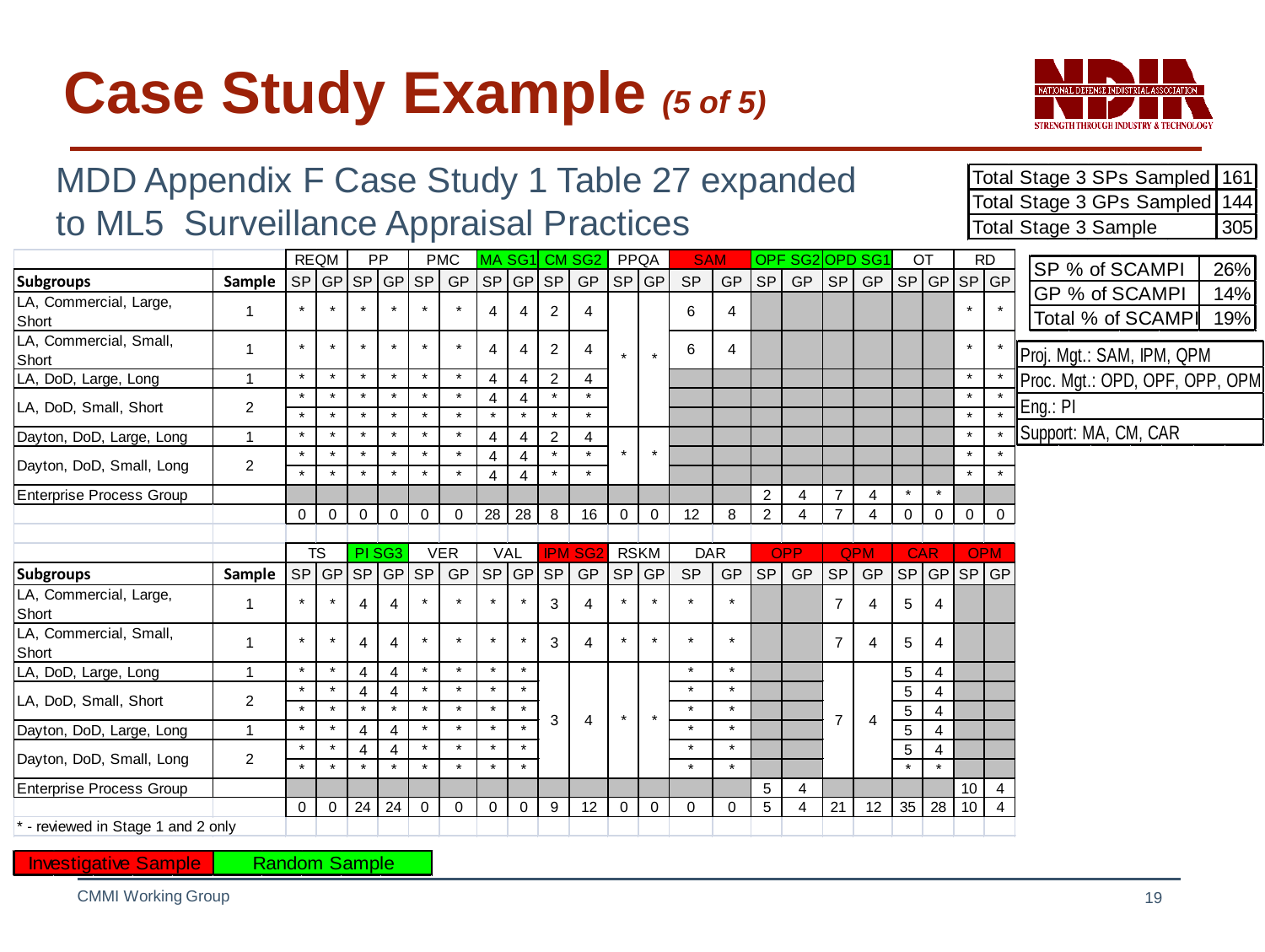

**Characterizations are done on the Stage 3 sampled practices using SCAMPI A MDD characterization rules.**

**Goals that have Stage 3 sampled practices are rated based on the characterizations of the sampled practices and associated weaknesses (if any).**

**If all sampled goals are satisfied, the SCAMPI A rating can be extended.**

**If any sampled goals are not satisfied, the SCAMPI A rating cannot be extended.**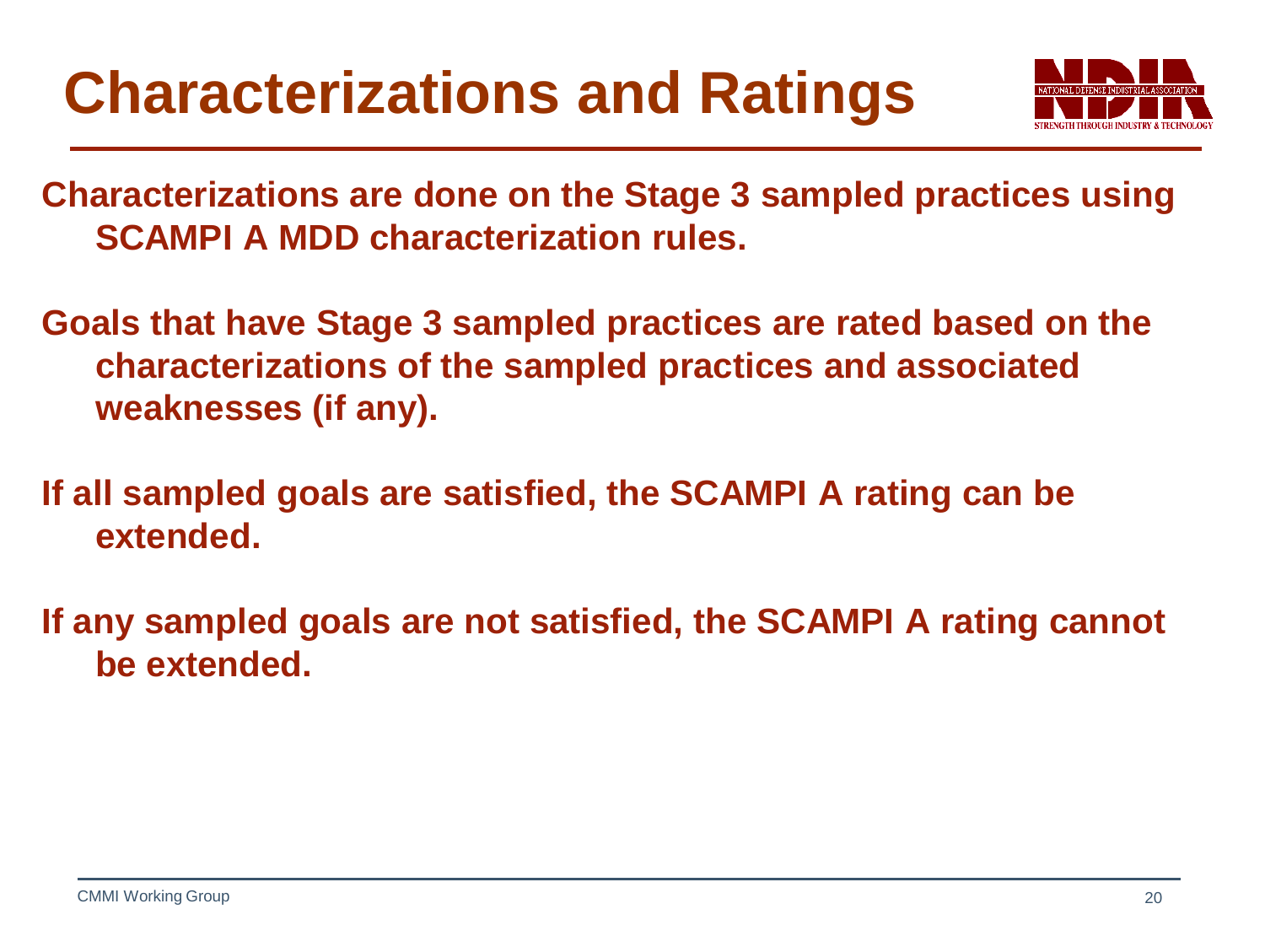# **Team Qualifications** *(1 of 2)*



### **CMMI Surveillance Appraisal Team member qualifications are more stringent than SCAMPI A requirements**

• Experienced team members able to reach accurate conclusions with less evidence

| <b>SCAMPIA</b>                                                                                                                                        | <b>Surveillance Appraisal</b>                                                                                                                                                                                                                   |
|-------------------------------------------------------------------------------------------------------------------------------------------------------|-------------------------------------------------------------------------------------------------------------------------------------------------------------------------------------------------------------------------------------------------|
| Minimum team size is 4, including the lead<br>appraiser                                                                                               | Minimum team size is 2, including the lead<br>appraiser<br>•Members of the appraised organization are<br>allowed to be team members but the team must<br>have a minimum of 2 team members external to<br>the OU (including the lead appraiser). |
| Team members complete Introductory to<br>model course                                                                                                 | Team members must have previous experience<br>as appraisal team members on at least two<br><b>SCAMPI A appraisals</b>                                                                                                                           |
| Average of 6 years field experience wrt<br>reference model, aggregate of 10 yrs<br>management experience, 1 team member<br>with 6 yrs mgt. experience | Each team member must have minimum of 6 yrs<br>field experience, (including experience<br>performing practices from the process areas that<br>the team member is reviewing)                                                                     |
| Aggregate of 25 years field experience                                                                                                                | N/A                                                                                                                                                                                                                                             |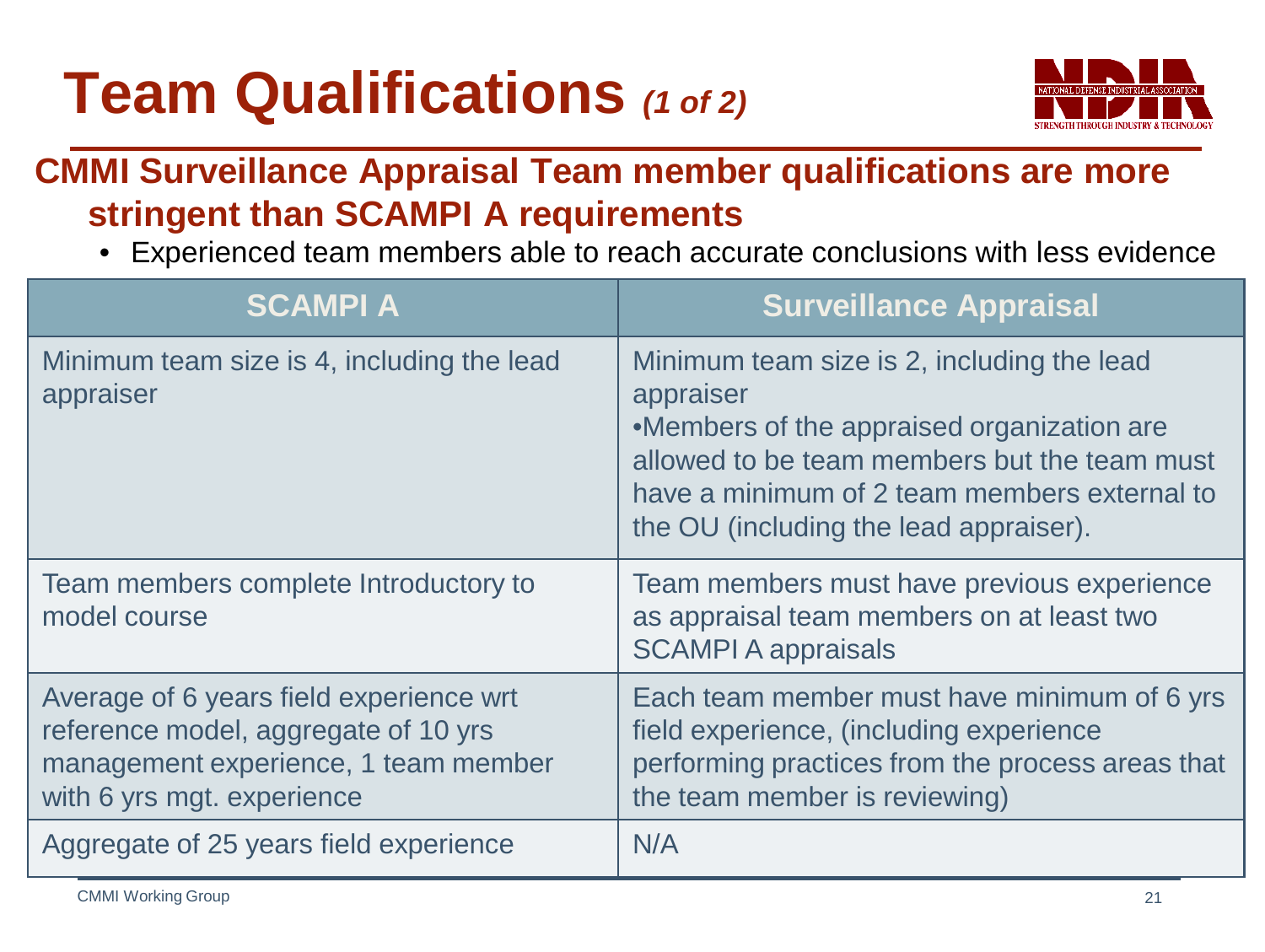# **Team Qualifications** *(2 of 2)*



### **High Maturity**

| <b>SCAMPIA</b>                                                                                                  | <b>Surveillance Appraisal</b>                                                                                                                                                                                                                                                      |
|-----------------------------------------------------------------------------------------------------------------|------------------------------------------------------------------------------------------------------------------------------------------------------------------------------------------------------------------------------------------------------------------------------------|
| <b>Certified High Maturity Lead Appraiser</b><br>(HMLA)                                                         | <b>Certified High Maturity Lead Appraiser</b><br>(HMLA)                                                                                                                                                                                                                            |
| All members of high maturity mini-team<br>have high maturity experience                                         | Team members reviewing high maturity<br>process areas must have been on a<br>previous SCAMPI A high maturity appraisal                                                                                                                                                             |
| HMLA or ATM with statistical analysis &<br>other high maturity training assigned to high<br>maturity mini-teams | At least one team member reviewing high<br>maturity process areas must:<br>• have been on a previous SCAMPI A high<br>maturity appraisal as part of a high maturity<br>mini-team or<br>•be a certified HMLA who has been on a<br>high maturity appraisal as lead or team<br>member |
| Team as a whole has collective experience<br>implementing high mat activities                                   | N/A                                                                                                                                                                                                                                                                                |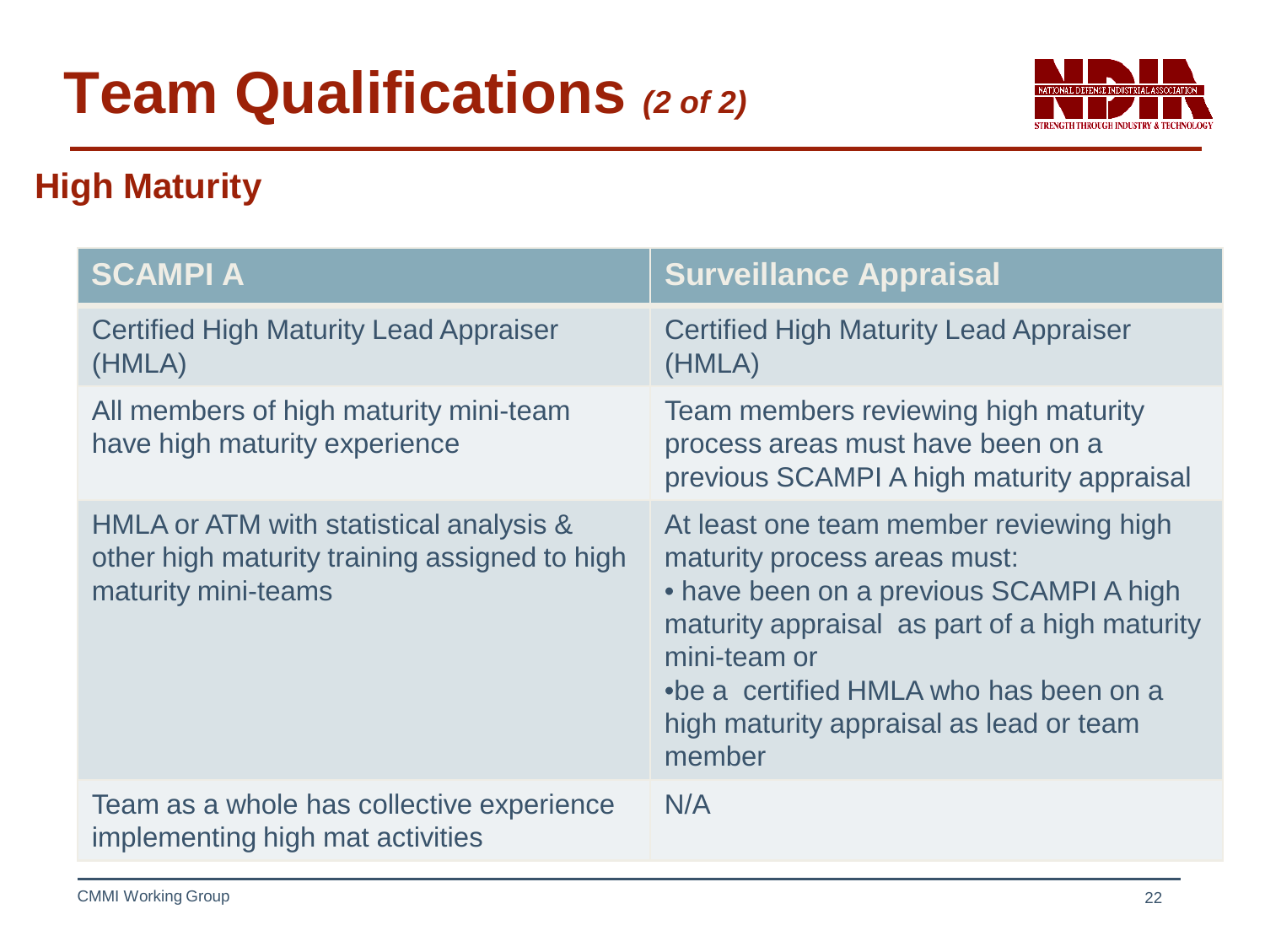# **Open Issues**



#### **V1.2 Model and Method Sunset issue**

- **Should CMMI V1.2 model appraisals be candidates for surveillance appraisals?**
	- Under discussion
	- If no, there may be no surveillance appraisal market until 2013
	- If yes, outdated model ratings are being extended
- **Should surveillance appraisals be done with MDD V1.2?**
	- Recommendation NO
	- The CMMI Surveillance Appraisal method requires use of the SCAMPI A V1.3 MDD methods.
		- Appraisal scoping, characterizations, ratings, etc. must be done in accordance with MDD V1.3
		- For example, an OU that used MDD V1.2 would have to convert critical factors to sampling factors, and apply the MDD V1.3 subgroup/sampling process, data coverage rules, etc.
		- The lead appraiser must ensure that the OU in the CMMI Surveillance Appraisal falls within the OU change constraints described earlier in this presentation, and document the rationale in the CMMI Surveillance Appraisal plan.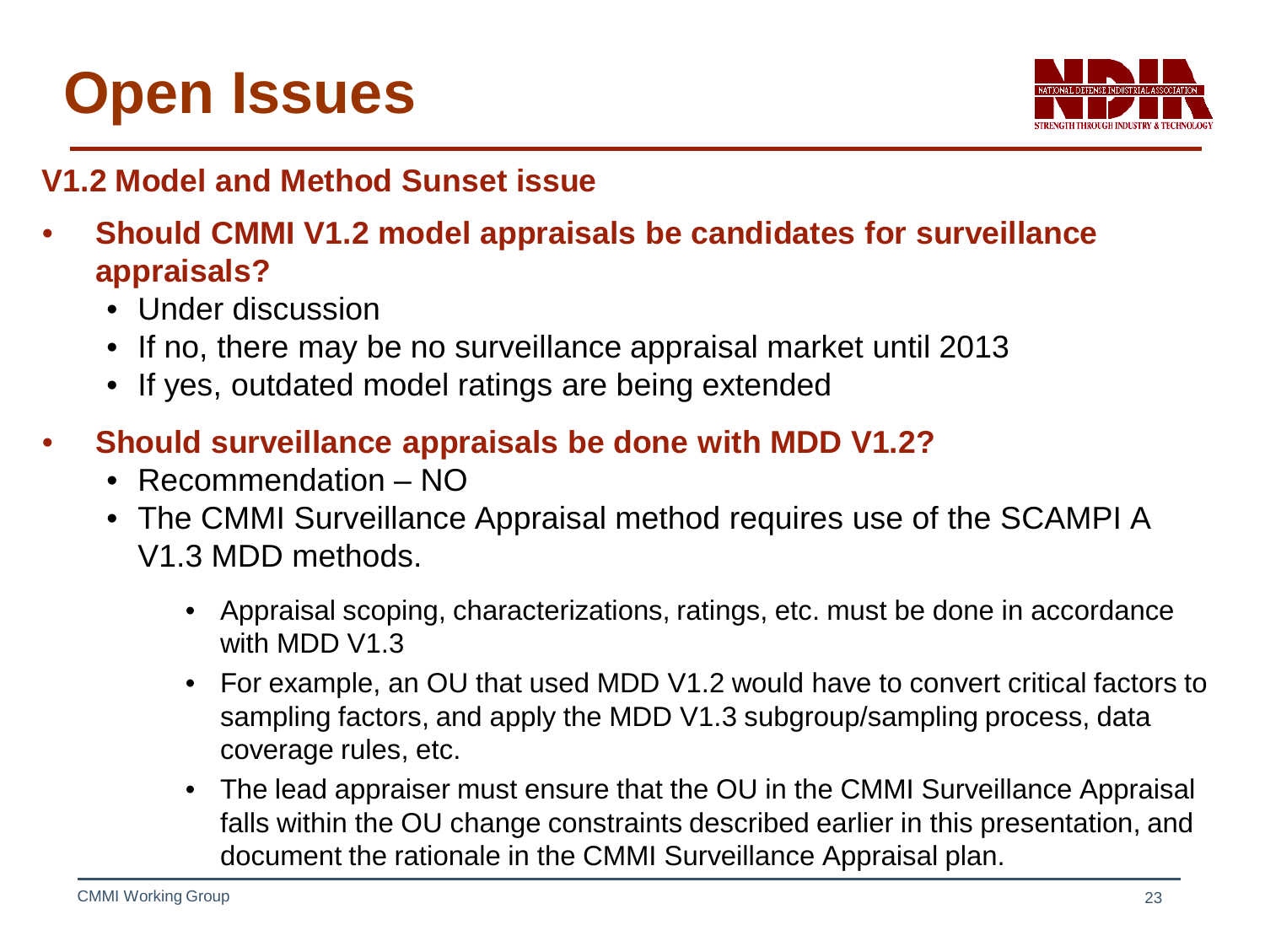# **Summary**



### **Goal: Define a** *low cost CMMI* **Surveillance Appraisal method to extend the lifespan of a SCAMPI A rating** *without compromising rating integrity.*

| Lower costs                                                                             | without compromising<br><b>integrity</b>                                                              |
|-----------------------------------------------------------------------------------------|-------------------------------------------------------------------------------------------------------|
| Less evidence collection and review<br>by the organizational unit and<br>appraisal team | <b>Organizational Unit has already</b><br>undergone a recent baseline<br><b>SCAMPI A appraisal</b>    |
| Fewer, but more experienced team<br>members                                             | Team member qualifications are<br>more stringent than SCAMPI A V1.3<br>MDD team member qualifications |
| <b>Fewer SCAMPI A appraisals</b><br>performed just to maintain ratings                  | Combines investigative sampling<br>and random sampling of specific<br>goals and generic practices     |